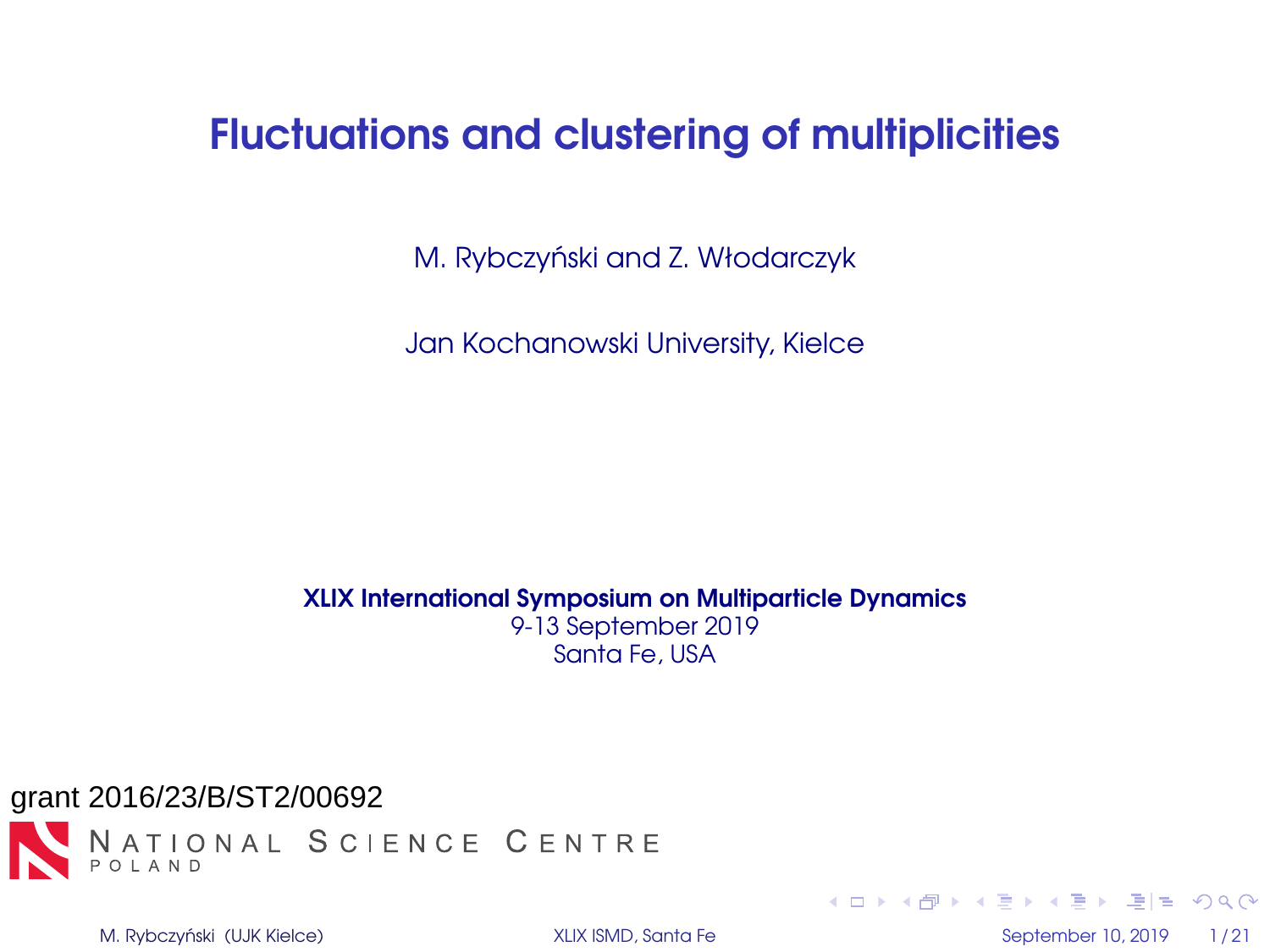## Outline

- In this talk we present predictions of the dynamical clusters model (DCM) for multiplicity fluctuations of charged particles produced in collisions of relativistic ions.
- The DCM predictions are compared to the recent measurements of the charged particles multiplicity fluctuations done by NA49 [Phys. Rev. C 75, 064904] and NA61/SHINE [PoS(EPS-HEP2017)167; J. Phys. G 45, 115104] experiments.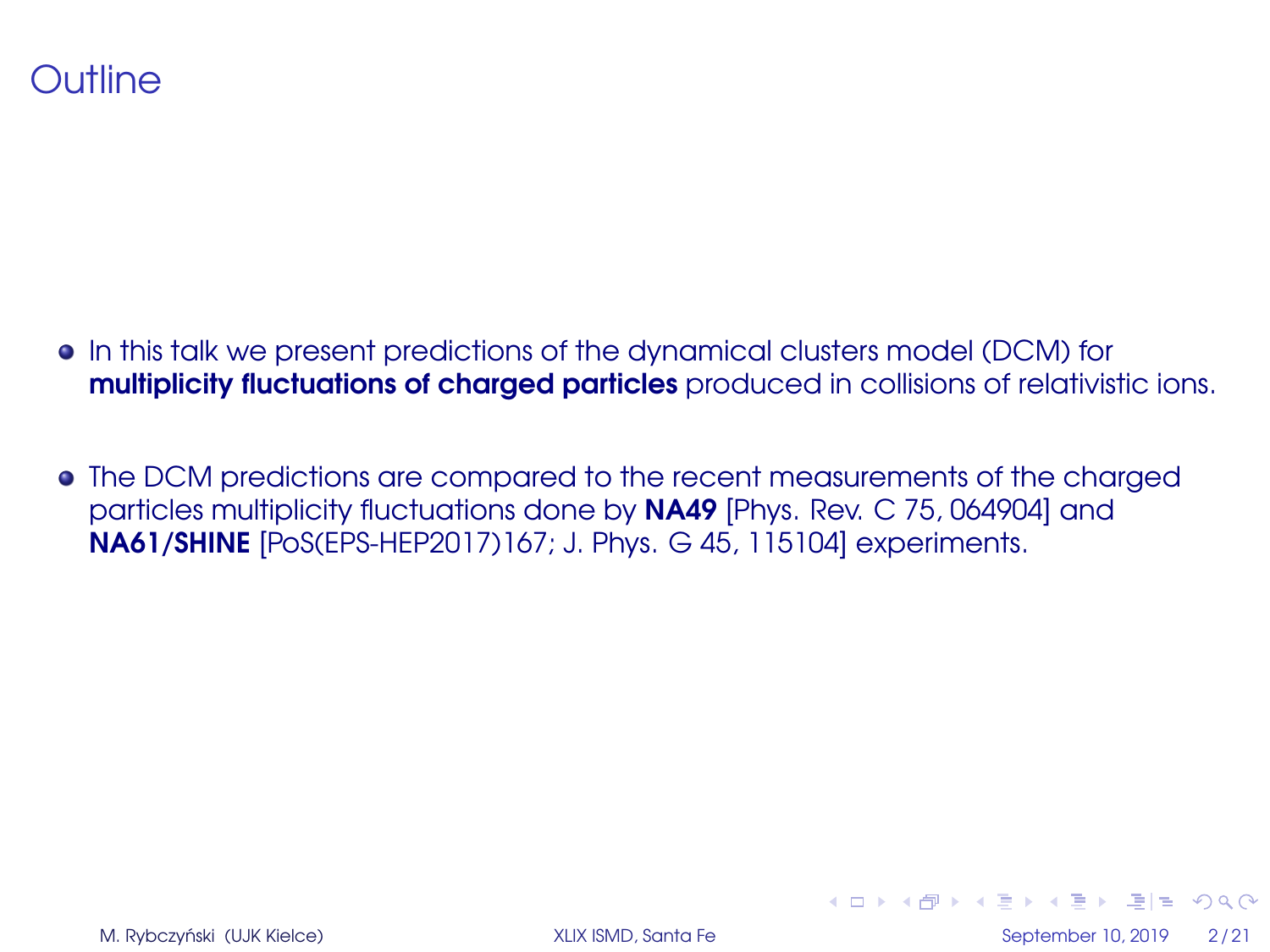# **Motivation**



Figures taken from [Phys. Rev. C 75, 064904] and [J. Phys. G 45, 115104].

M. Rybczyński (UJK Kielce) a miejsce w [XLIX ISMD, Santa Fe](#page-0-0) September 10, 2019 a 3/21

K ロ ▶ K 何 ▶ K 로 ▶ K 로 ▶ 그리고 K) Q (연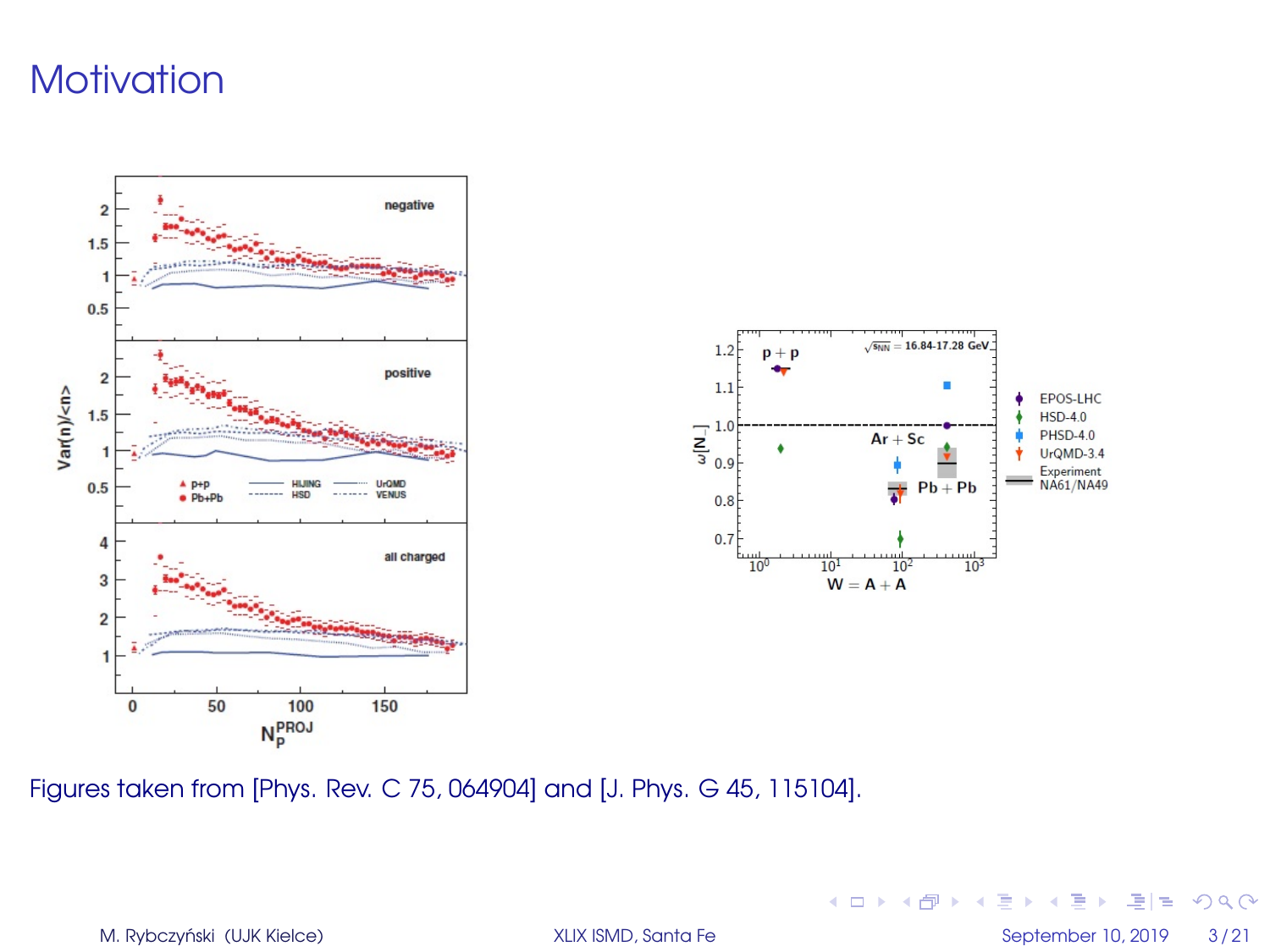## **Introduction**

- Collision of relativistic ions leads to a production of hot quark-gluon plasma, which cools and at  $T = 155 \pm 10$  MeV transits to a hadron gas of that temperature.
- The hot quark-gluon system during the transition is effectively quenched by the cold physical vacuum. The so-called self-organized criticality is the appropriate mechanism leading to universal scale-free behaviour [arXiv:1901.10407v1].

кшр к舟 ж к∃ ж к∃ х ∃|≝ ЮрО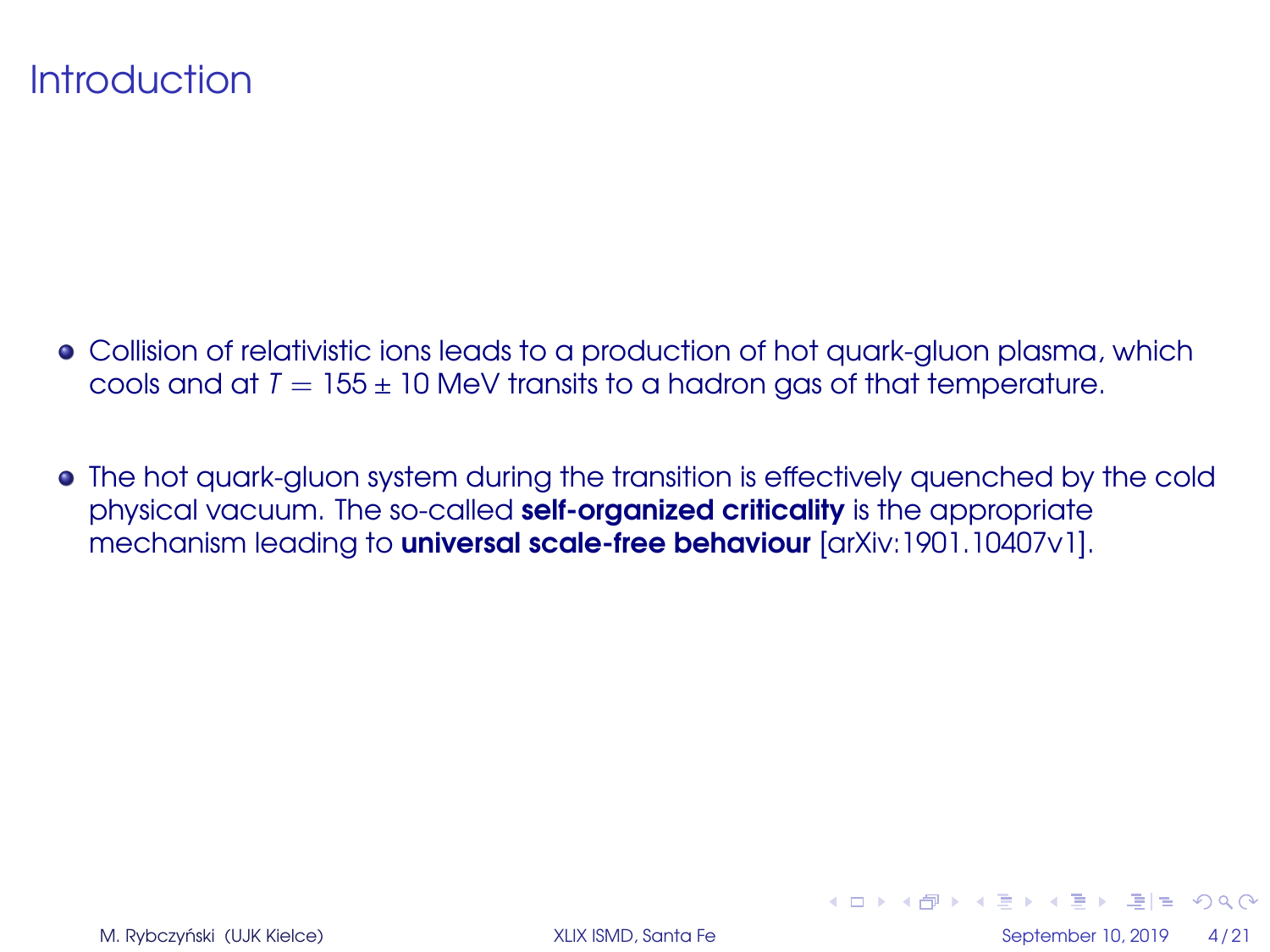# **Introduction**

- Self-organized criticality (SOC) is a property of non-equilibrium dynamical systems that have a **critical point as an attractor**. The macroscopic properties of such systems are characterized by the the spatial and/or temporal scale-invariance of the phase **transition critical point**. Unlike equilibrium systems which require the tuning of parameters to get a critical behavior, non-equilibrium SOC systems tune itself during evolution in the direction of criticality [Phys. Rev. Lett. 59, 381].
- A remarkable feature of active matter is the **propensity to self-organize**. One striking instance of this ability to generate spatial structures is the **cluster phase**, where cluster broadly distributed in size constantly move and evolve through particle exchange.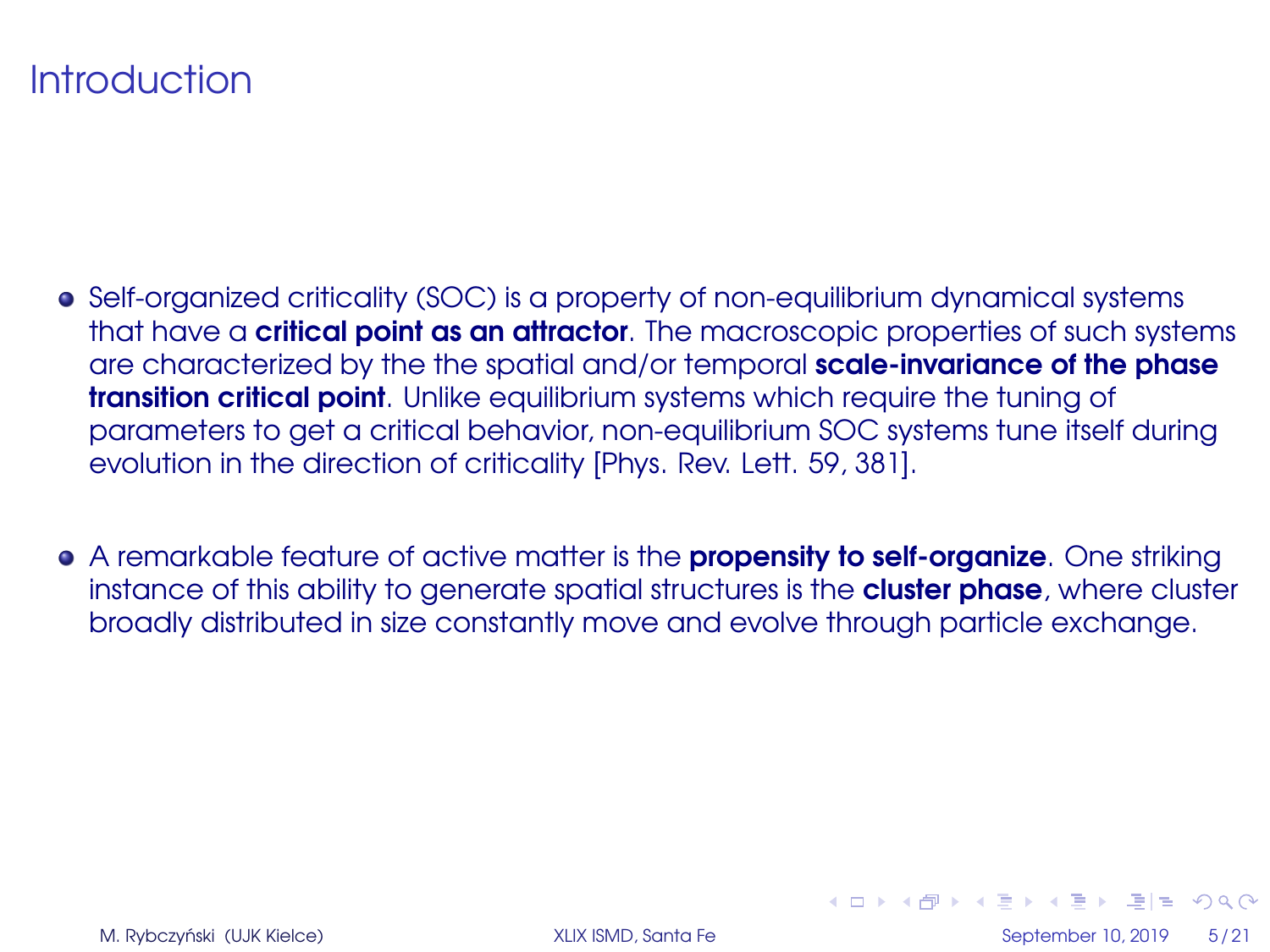Thus, we can define cluster as a quasi-neutral gas of charged and neutral particles which exhibits collective behavior. The characteristic space scale of this shielding is the Debye length (or radius):

$$
\lambda_D^2 = \frac{kI}{4\pi e^2 n'}
$$

where *n* is the density of charged pions.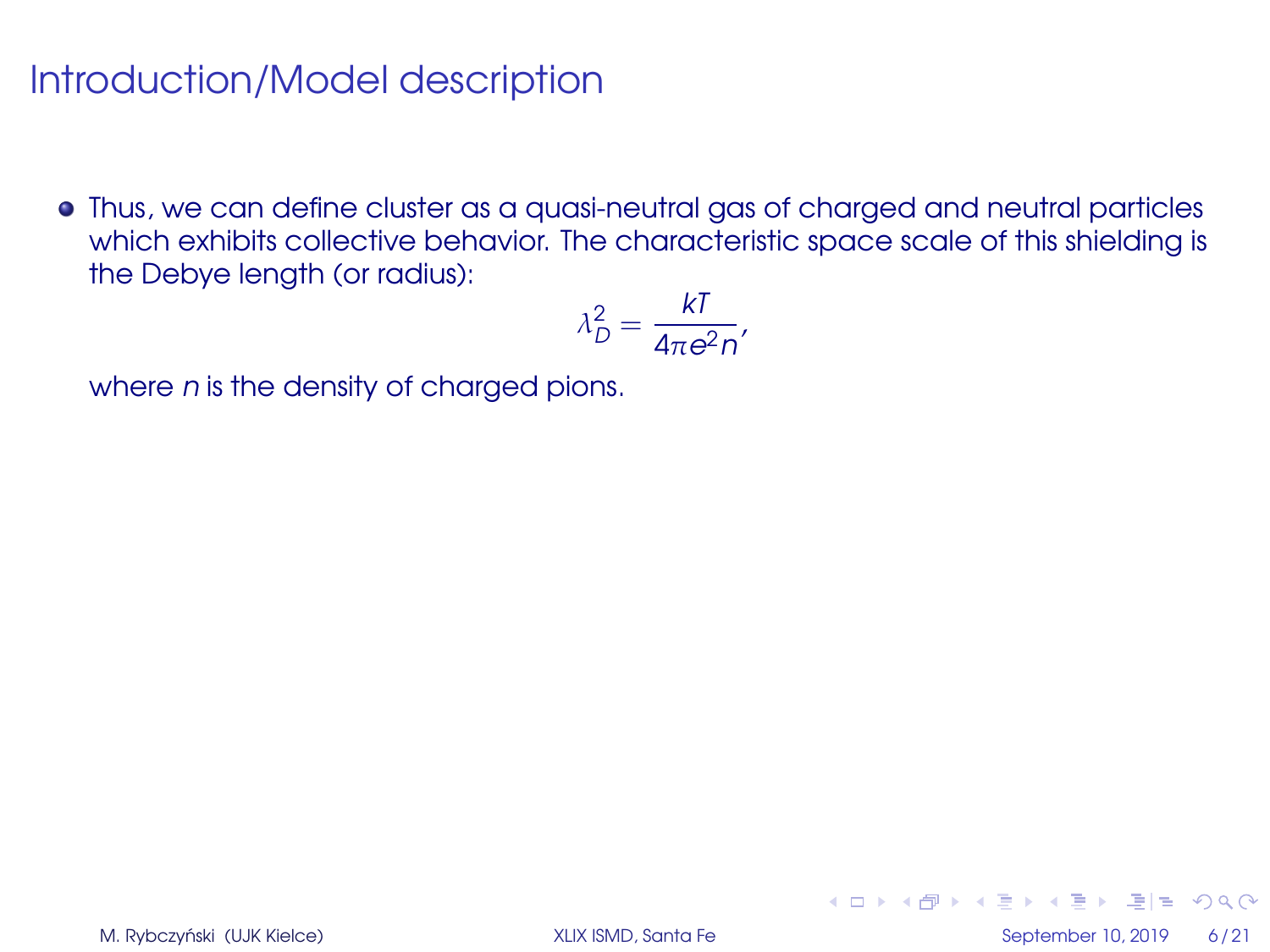Thus, we can define cluster as a quasi-neutral gas of charged and neutral particles which exhibits collective behavior. The characteristic space scale of this shielding is the Debye length (or radius):

$$
\lambda_D^2 = \frac{kI}{4\pi e^2 n'}
$$

where *n* is the density of charged pions.

• Taking pion radius  $r_{\pi} = 0.8$  fm and  $kT = 0.15$  GeV we have  $\lambda_D = 4.2$  fm.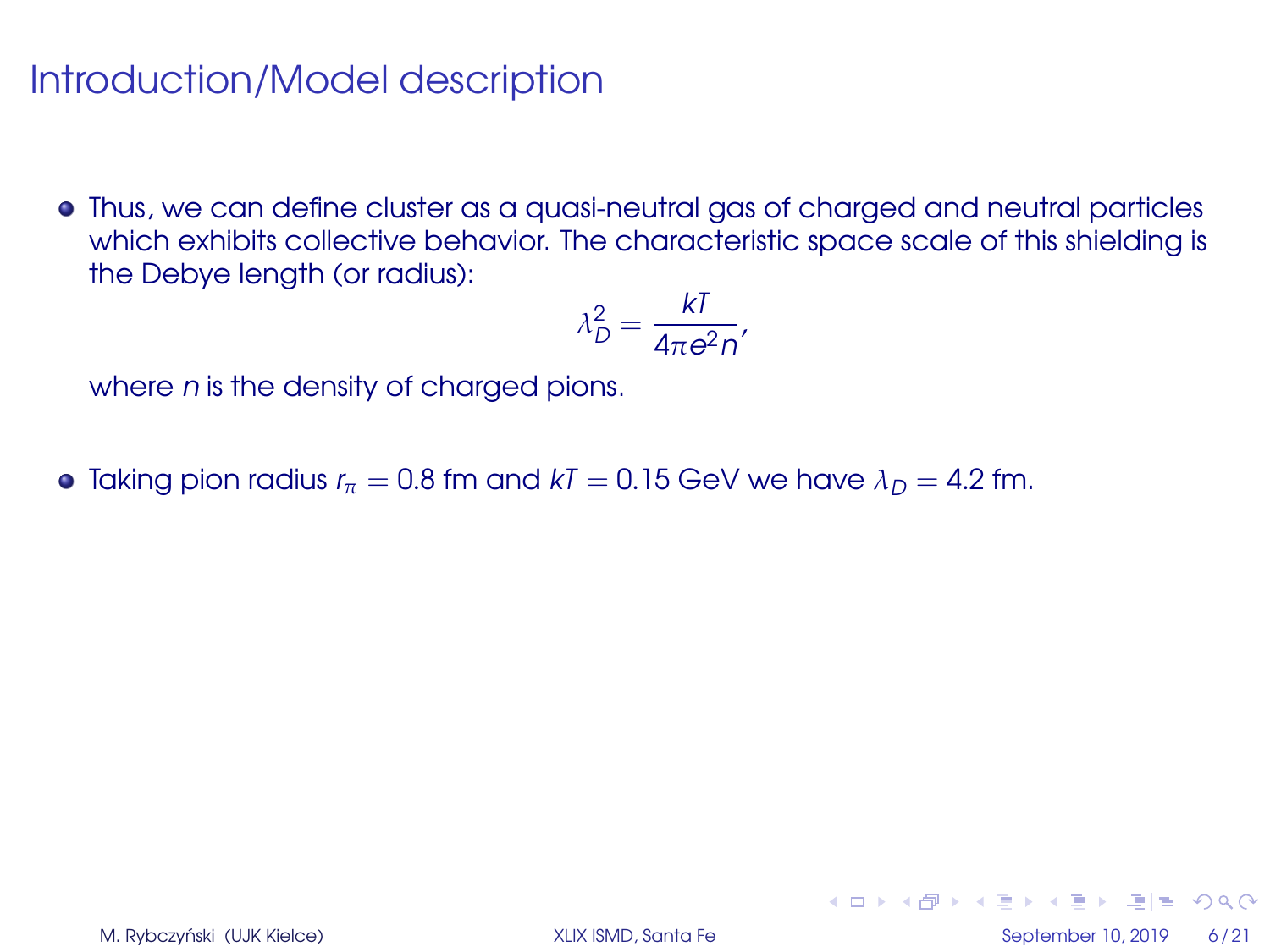Thus, we can define cluster as a quasi-neutral gas of charged and neutral particles which exhibits collective behavior. The characteristic space scale of this shielding is the Debye length (or radius):

$$
\lambda_D^2 = \frac{kI}{4\pi e^2 n'}
$$

where *n* is the density of charged pions.

- Taking pion radius  $r_{\pi} = 0.8$  fm and  $kT = 0.15$  GeV we have  $\lambda_D = 4.2$  fm.
- In the Debye sphere of the volume:

$$
V = \frac{4}{3}\pi\lambda_D^3
$$

we have  $N$   $\simeq$  143 charged pions, what corresponds at  $\sqrt{s_{NN}}=17$  GeV to the number of projectile participants  $N_p \approx 18$ .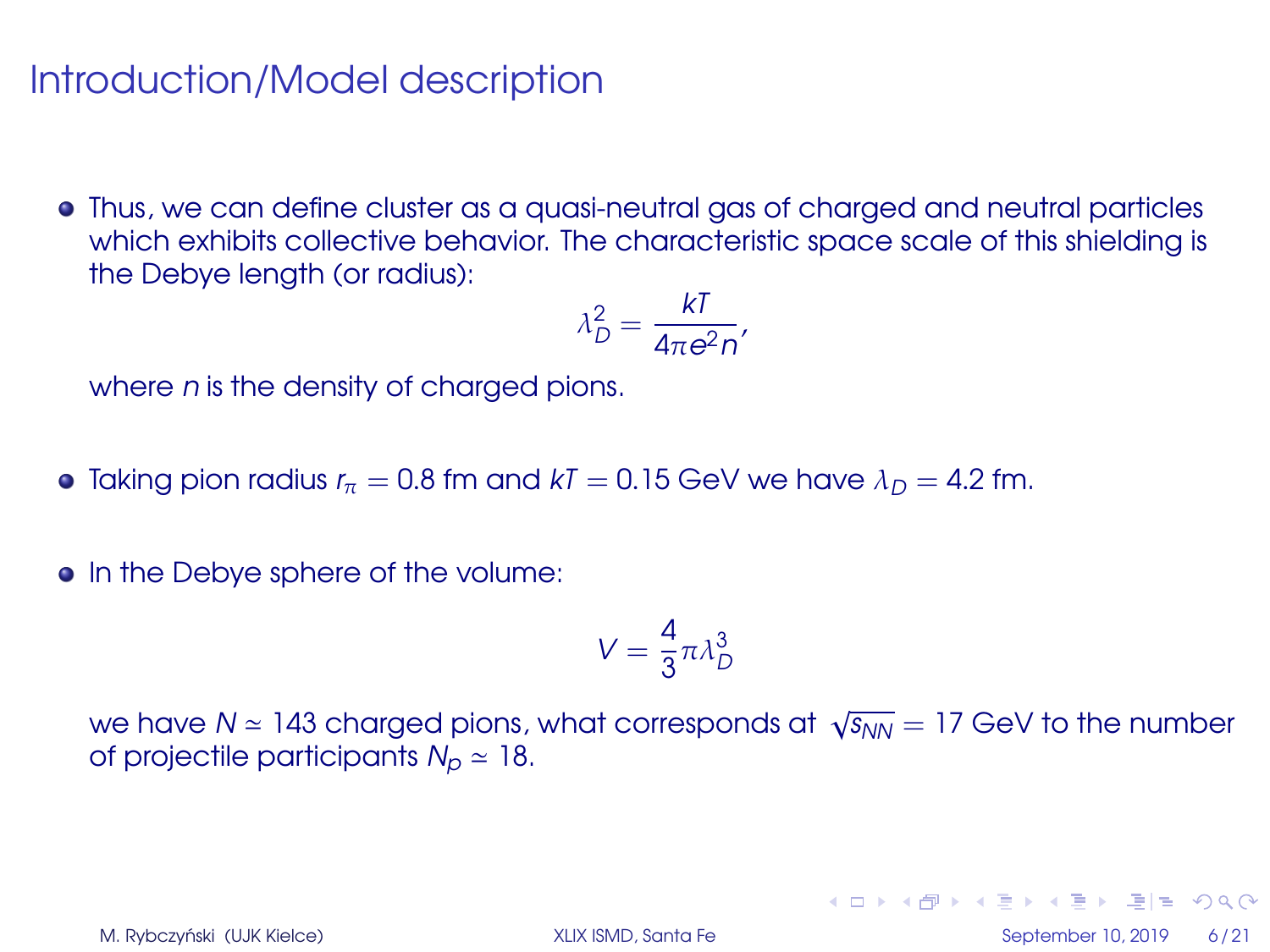The statistical hadronization model is a very efficient tool for description of average particle multiplicities in high energy heavy ion reactions as well as in elementary particle reactions.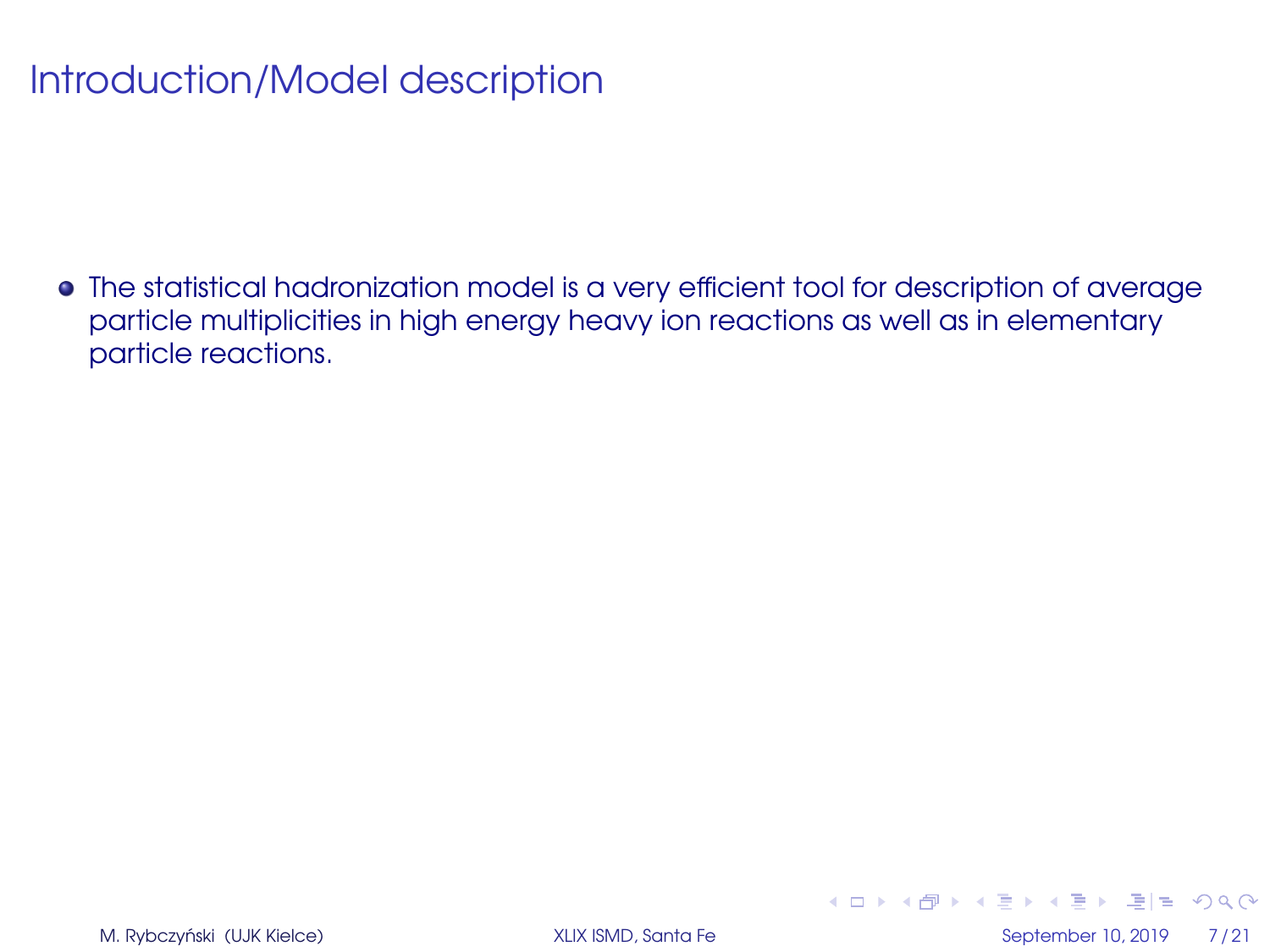- The statistical hadronization model is a very efficient tool for description of average particle multiplicities in high energy heavy ion reactions as well as in elementary particle reactions.
- Within this model there is also possible to obtain **multiplicity fluctuations** since the status of the hadronizing sources is known.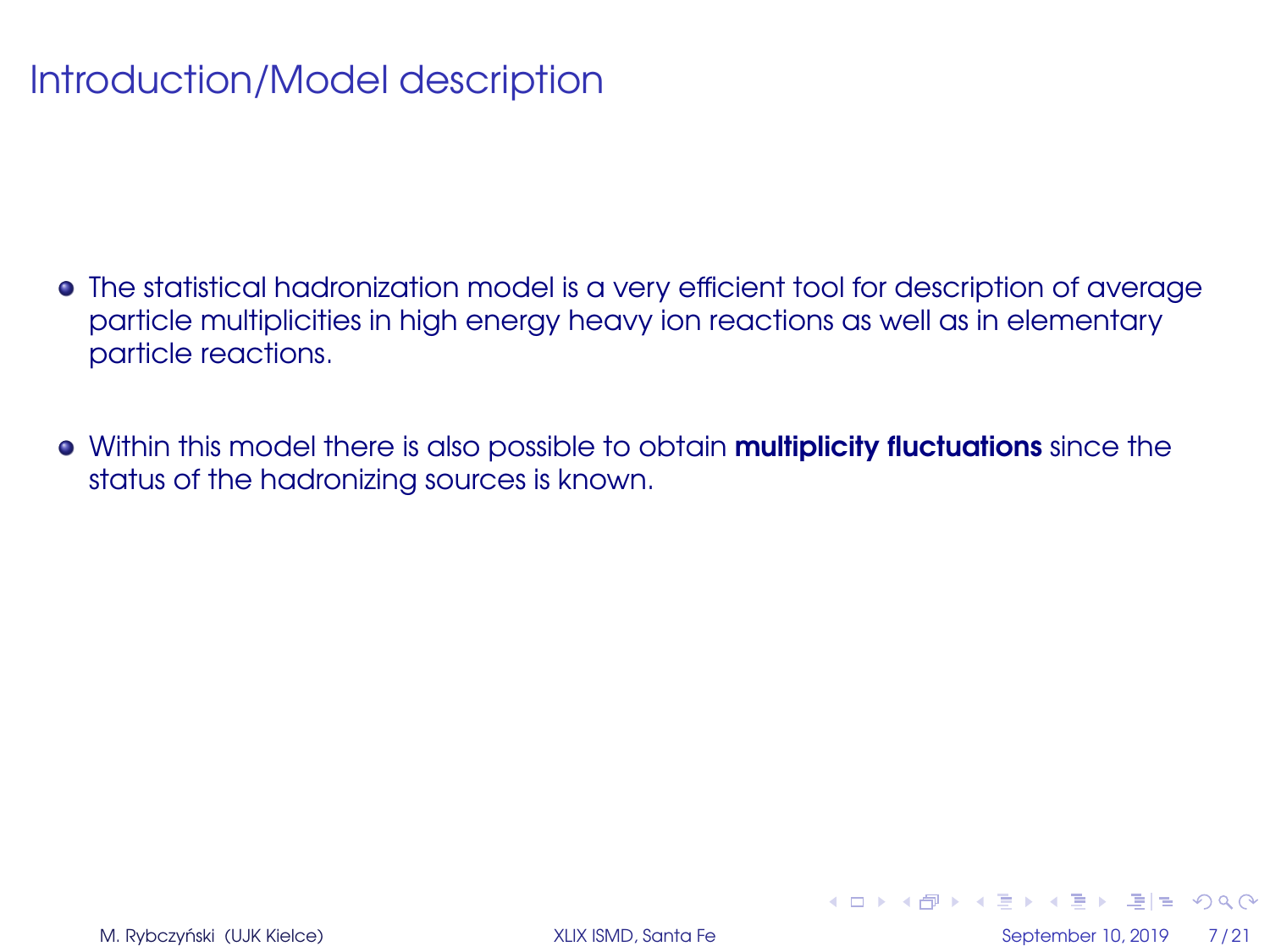- The statistical hadronization model is a very efficient tool for description of average particle multiplicities in high energy heavy ion reactions as well as in elementary particle reactions.
- Within this model there is also possible to obtain **multiplicity fluctuations** since the status of the hadronizing sources is known.
- In the canonical ensemble (CE) with exact conservation of charges, scaled variance of the multiplicity distribution of any particle does not converge to the corresponding grand canonical (GCE) value even in the thermodynamic limit, unlike the mean.

кшр к舟 ж к∃ ж к∃ х ∃|≝ ЮрО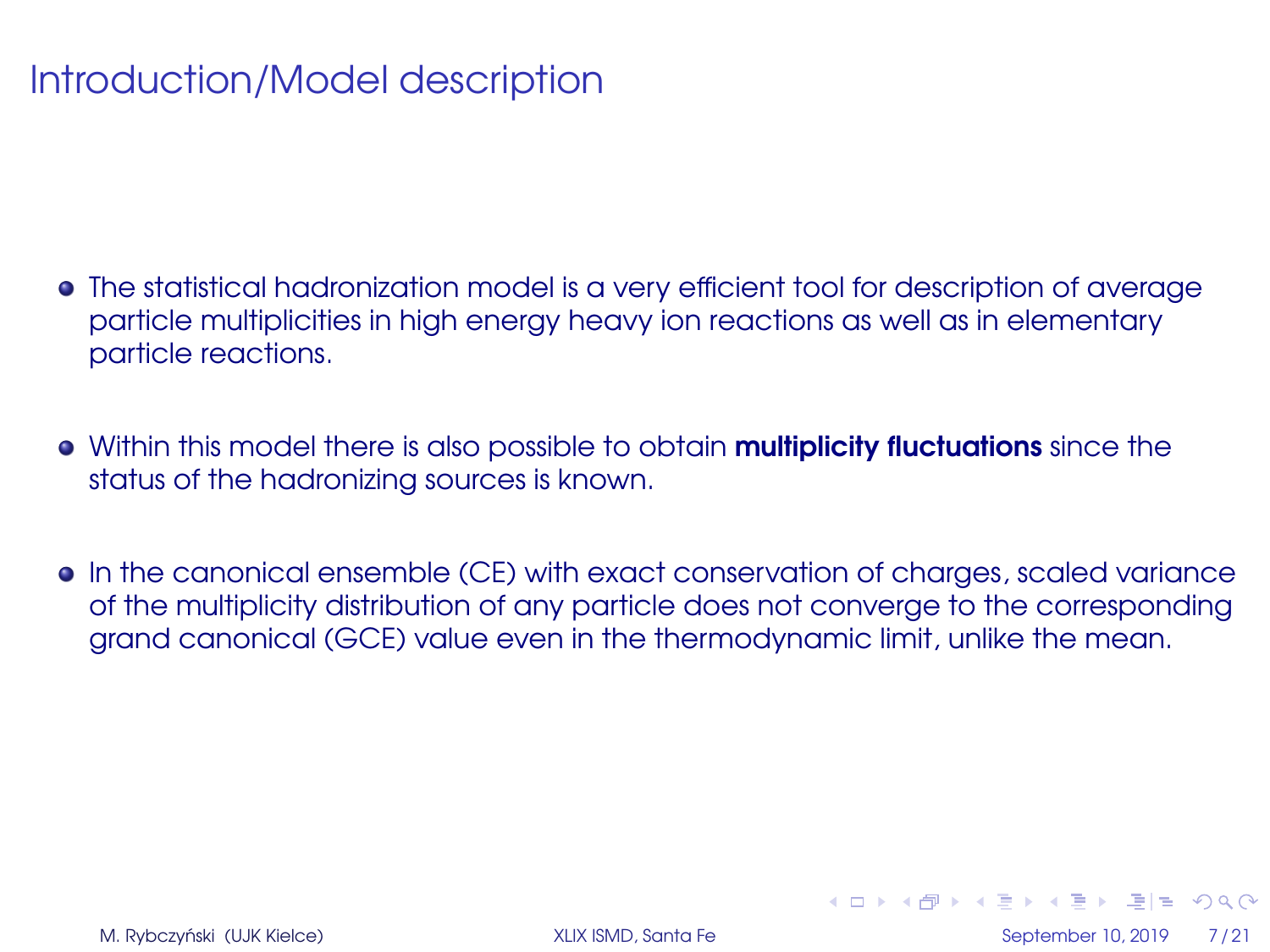If we split a CE, or micro-canonical ensemble (MCE) into N subsystems, the variance of any particle multiplicity distribution is not additive, as conservation constrains involve non-vanishing correlations between different subsystems even for large N. Thus, their GCE and CE thermodynamic limits differ.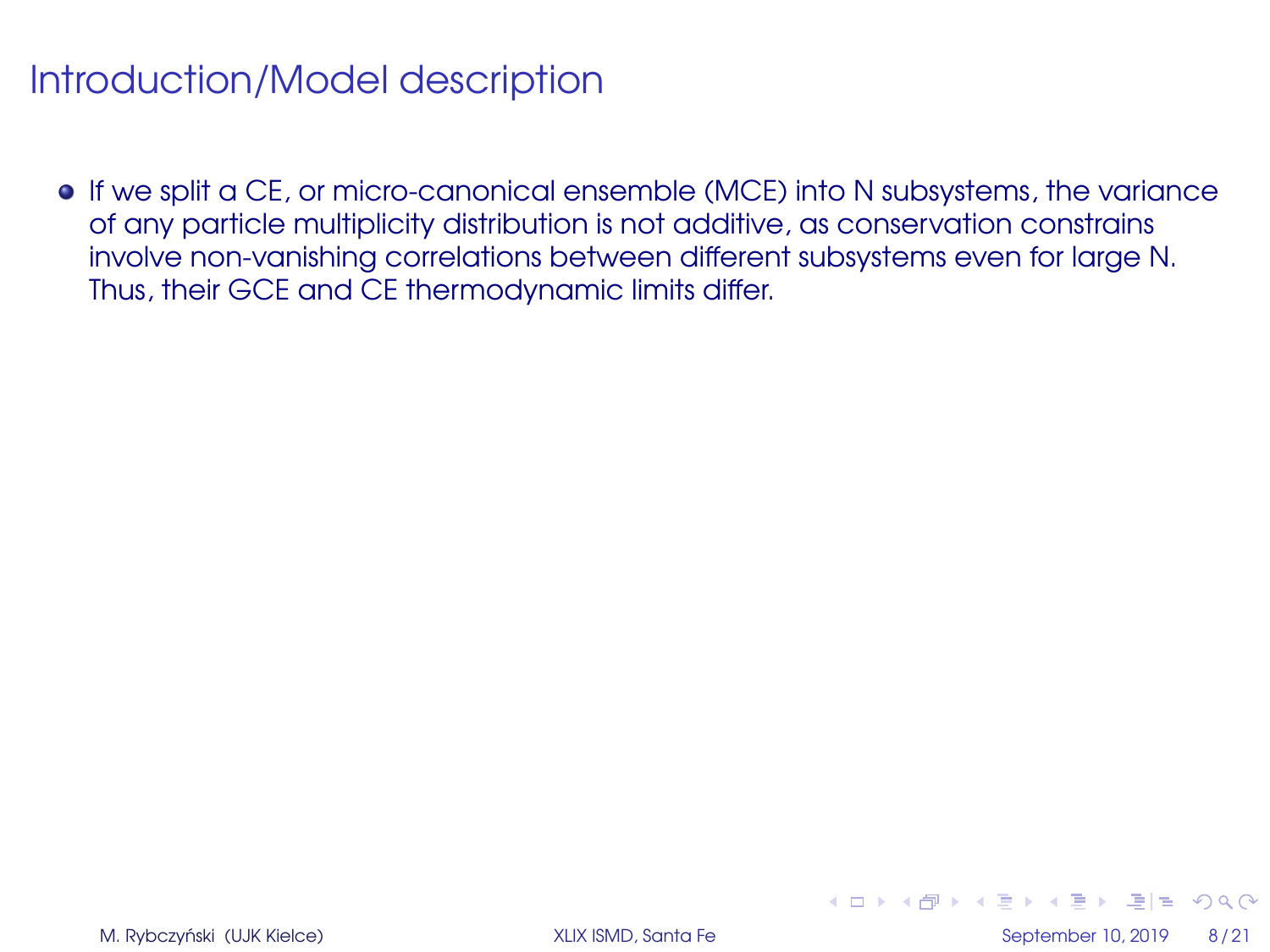- If we split a CE, or micro-canonical ensemble (MCE) into N subsystems, the variance of any particle multiplicity distribution is not additive, as conservation constrains involve non-vanishing correlations between different subsystems even for large N. Thus, their GCE and CE thermodynamic limits differ.
- We split a CE with a large volume into cluster, which is a Grand Canonical Ensemble with the rest of the system being a reservoir.



GCE is defined as a small subsystem of a large reservoir.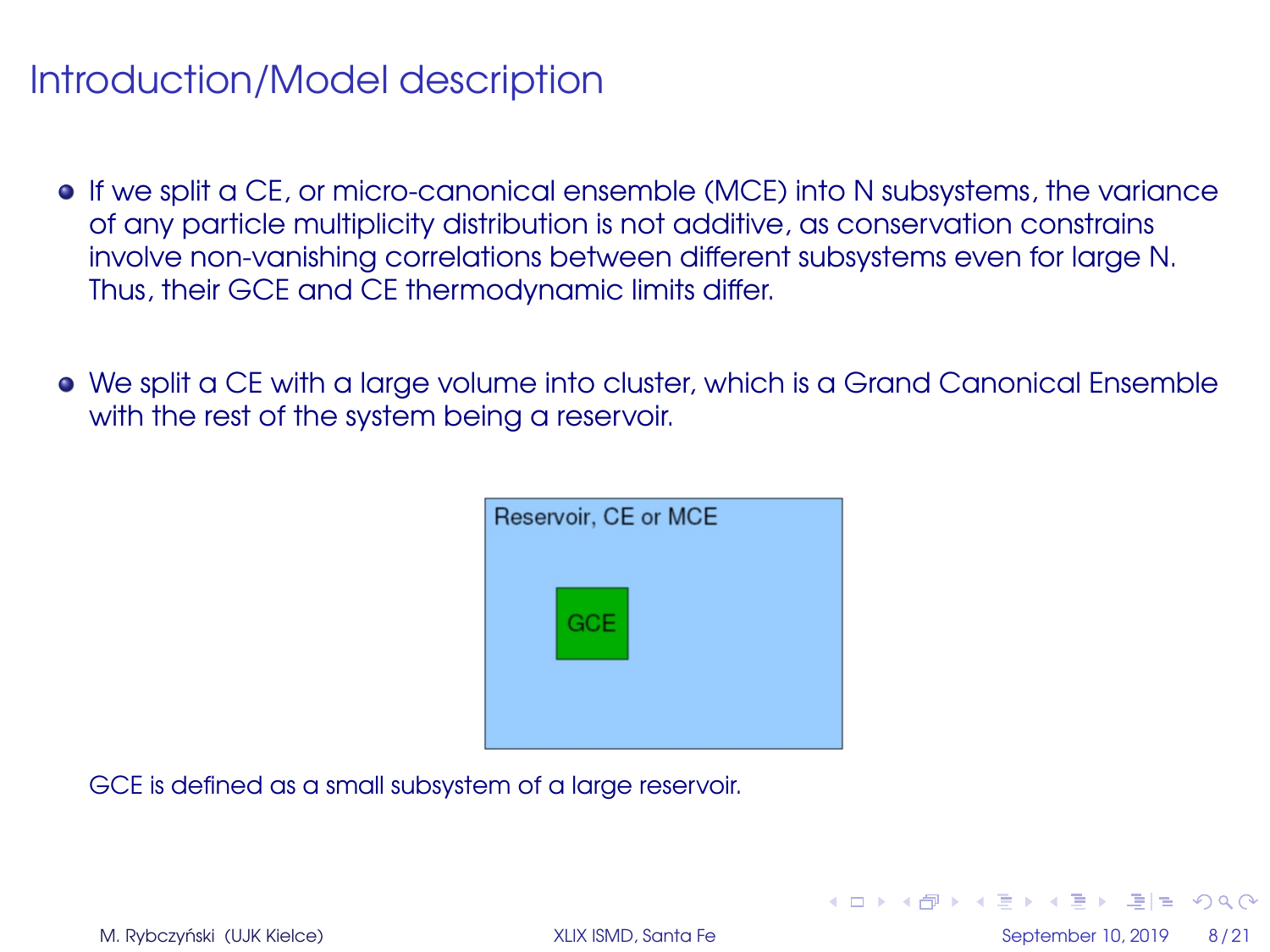Multiplicity distribution in a cluster is given by Negative Binomial distribution (NBD) while the rest (reservoir), treated as a superposition of elementary collisions, is described by Binomial distribution (BD).

M. Rybczyński (UJK Kielce) **od September 10, 2019** 9/21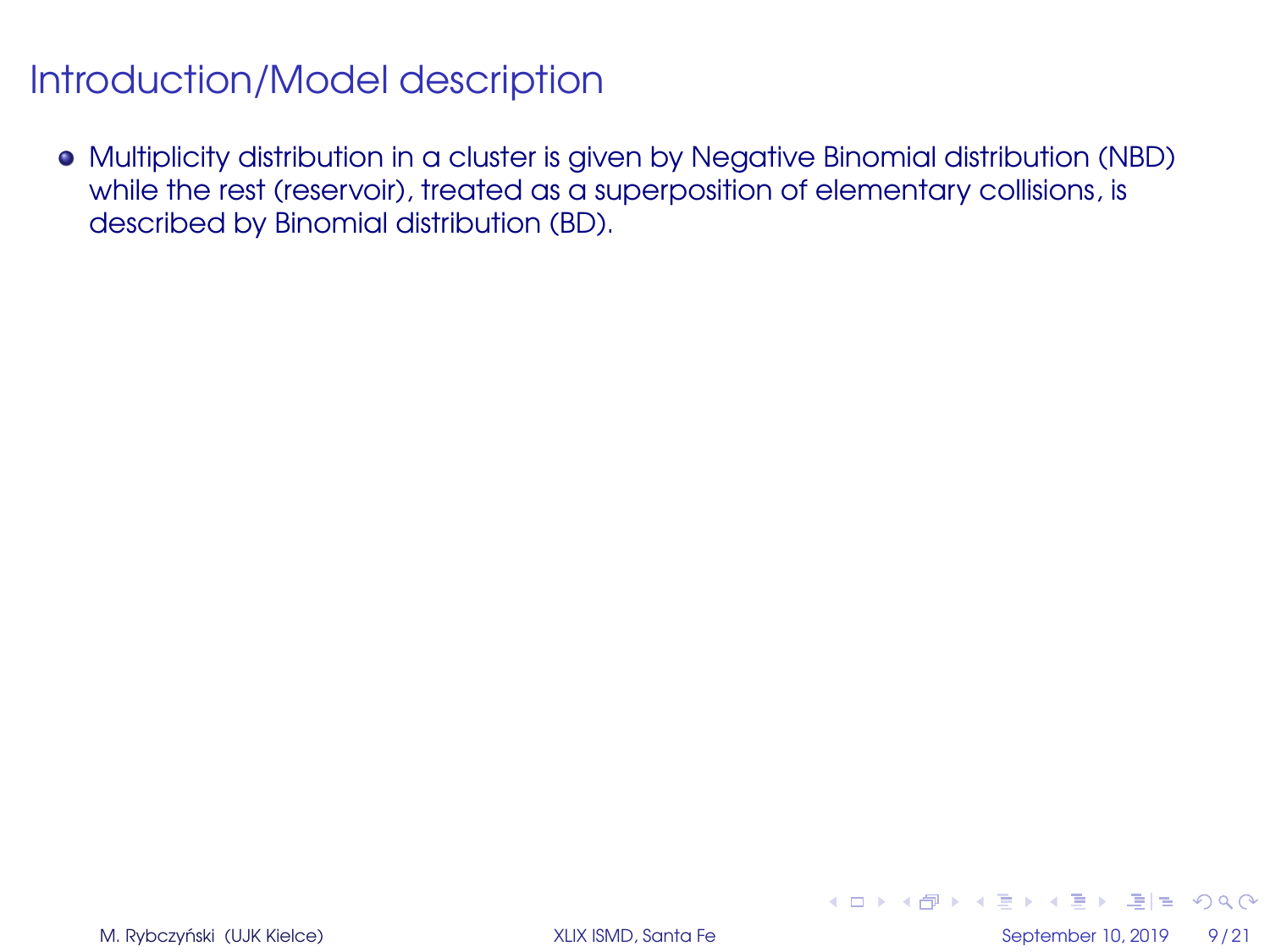- Multiplicity distribution in a cluster is given by Negative Binomial distribution (NBD) while the rest (reservoir), treated as a superposition of elementary collisions, is described by Binomial distribution (BD).
- Variance of multiplicity distribution in a cluster, Var (N), depends on the mean multiplicity  $\langle N \rangle$  of the system,  $Var(N) = \langle N \rangle + \langle N \rangle^2 /k$ .

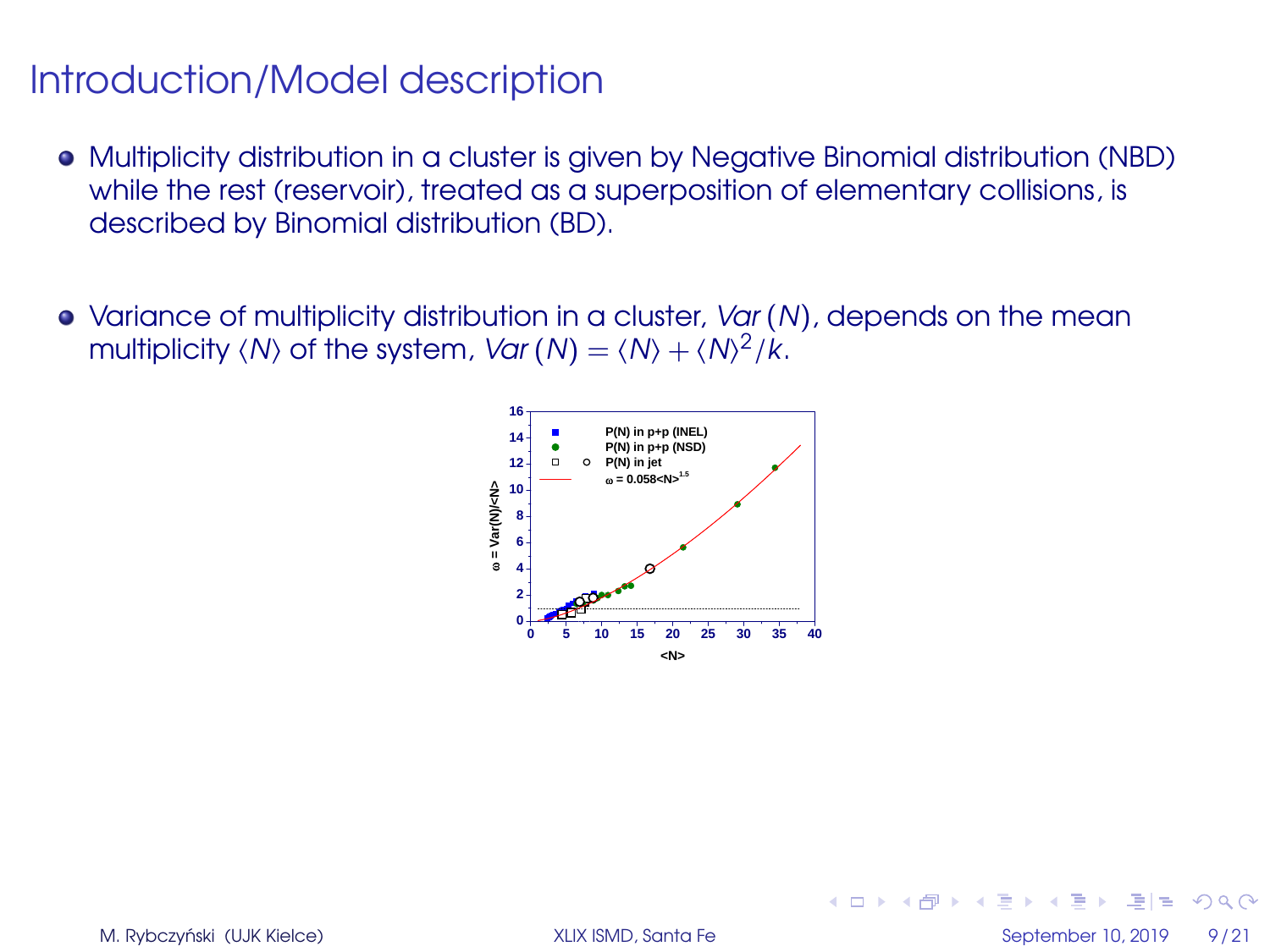- Multiplicity distribution in a cluster is given by Negative Binomial distribution (NBD) while the rest (reservoir), treated as a superposition of elementary collisions, is described by Binomial distribution (BD).
- Variance of multiplicity distribution in a cluster, Var (N), depends on the mean multiplicity  $\langle N \rangle$  of the system,  $Var(N) = \langle N \rangle + \langle N \rangle^2 /k$ .



The rough formula  $\omega=$  0.058(N)  $^{1.5}$  asserts Taylor's law, *Var* (N)  $=\alpha\cdot$  (N)<sup>b</sup> with exponent  $b > 2$ . Such behaviour corresponds a geometrical random walk (as opposed to the ordinary additive random walk) if multiplicity density at each step grows on average (super-critical model) [Proc. R. Soc. B 280, 20122955].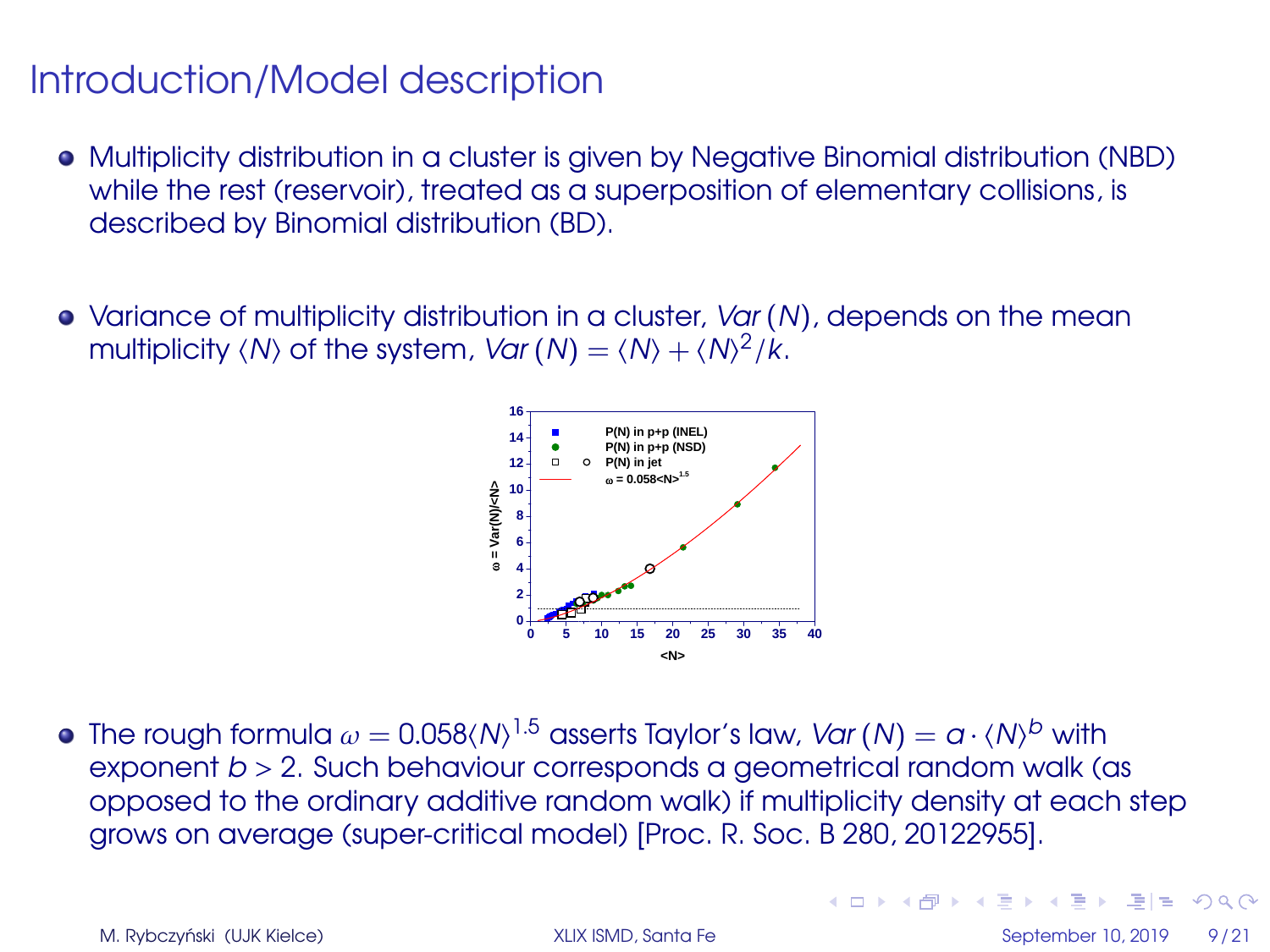# Experimental data

- The NA49 experiment located at CERN SPS analyzed fluctuations of the number of The NA49 experiment located at CERN SPS analyzed fluctuations of  $\sqrt{s_{NN}} = 17.3$  GeV [Phys. Rev. C 75, 064904].
- The NA49 experiment registered multiplicity distributions of particles produced in the forward hemisphere in restricted rapidity interval  $1.1 < v_{cm} < 2.6$ . Such restriction corresponds to fraction of about 17% of accepted charged particles.
- The magnitude of multiplicity fluctuations was determined by value of scaled variance of multiplicity distribution,  $\omega$  (N), defined as:

$$
\omega\left(N\right)=\frac{\text{Var}\left(N\right)}{\left\langle N\right\rangle},\,
$$

where Var (N) is the variance of the distribution and  $\langle N \rangle$  is the average multiplicity.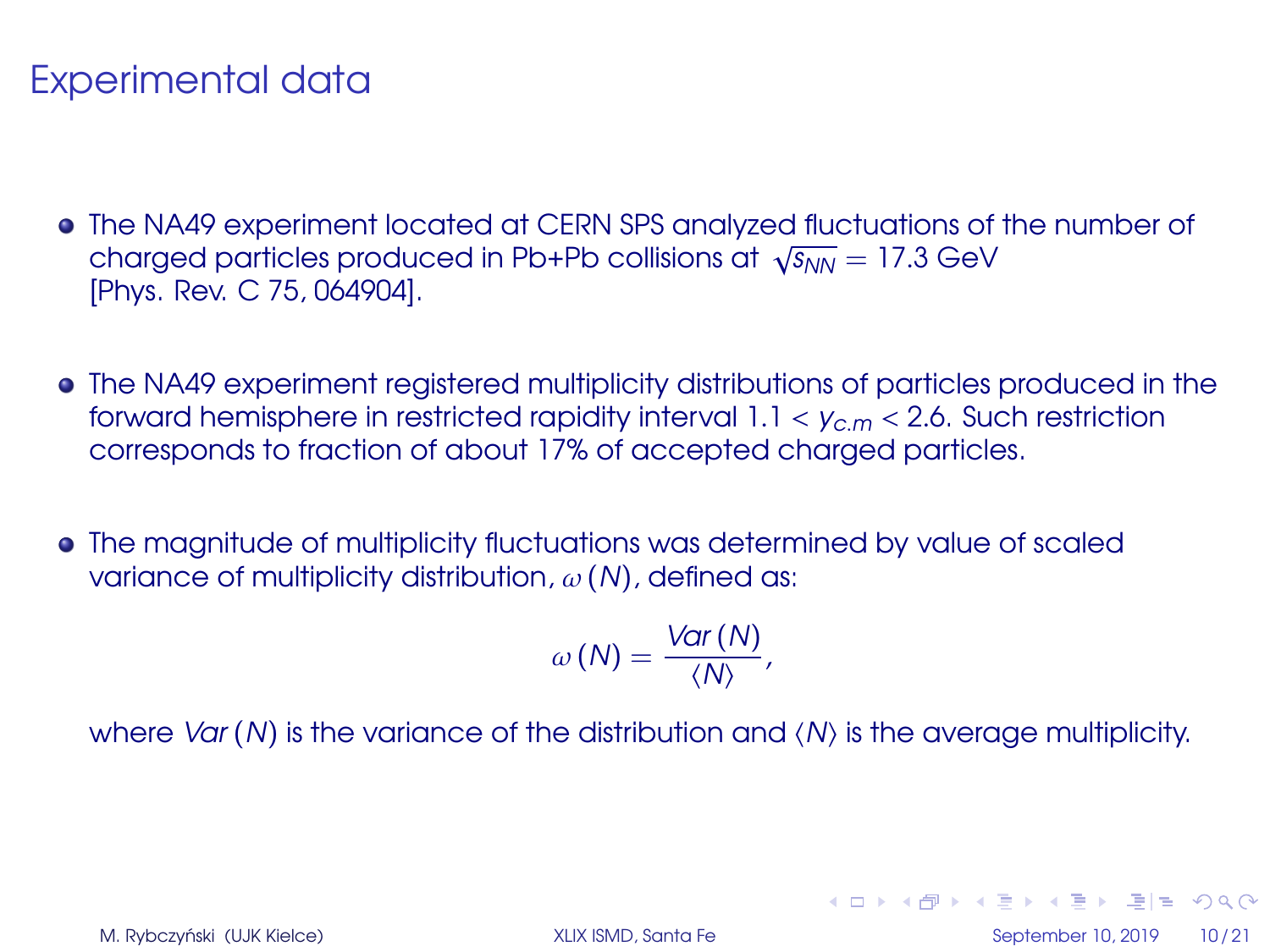# Experimental data



Figure taken from [Phys. Rev. C 75, 064904].

M. Rybczyński (UJK Kielce) **imierany stratego w September 10, 2019** 11/21

K ロ ▶ K 御 ▶ K 君 ▶ K 君 ▶ (君) # 19 9 0 0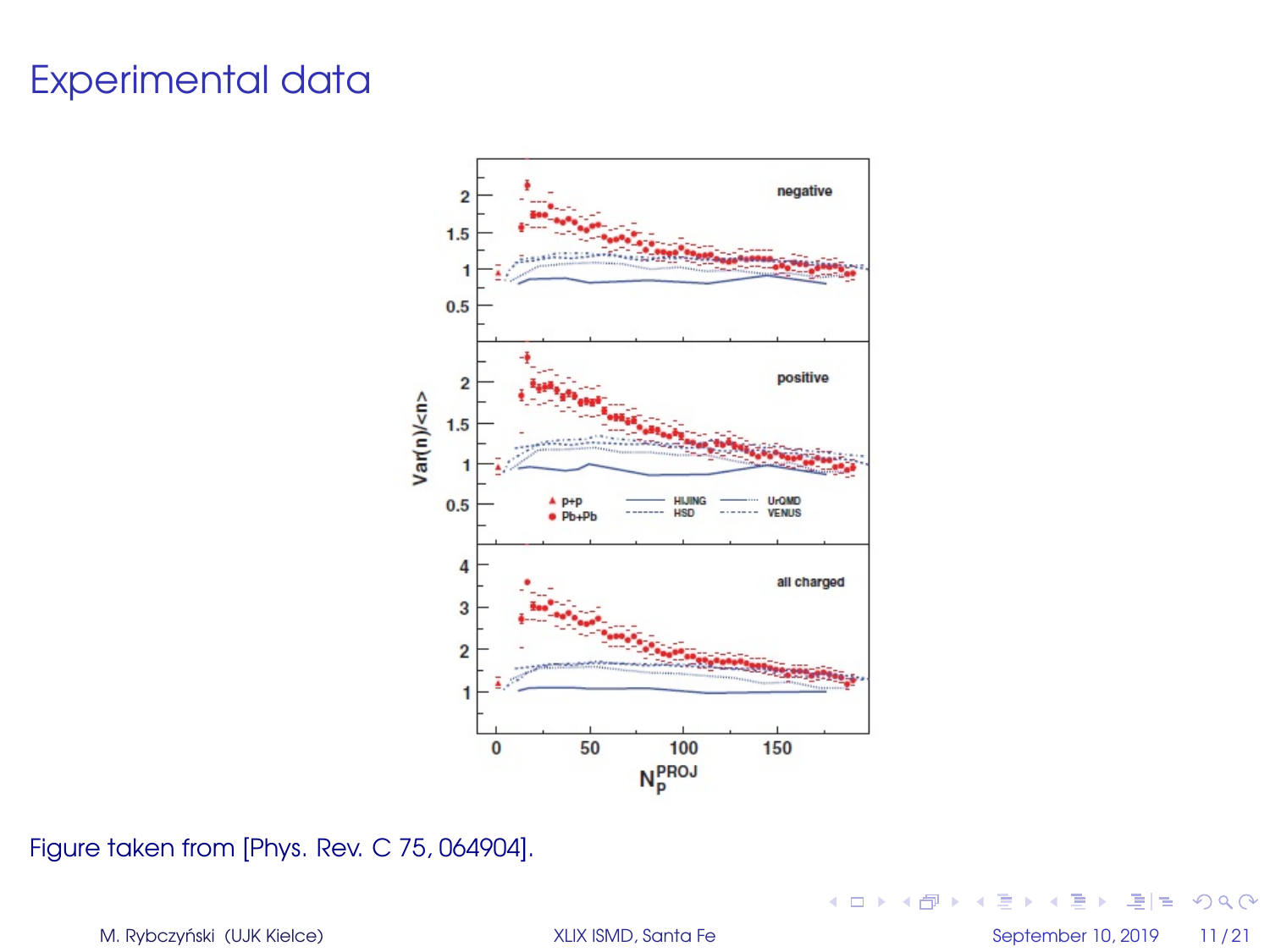To describe the NA49 data on centrality dependence of multiplicity fluctuations the following dynamical clusterization method was used:

Each projectile nucleon participating in collision "produces" particles independently,

 $\langle N \rangle = N_p \cdot \langle N_{ch} \rangle$ ,

where  $\langle N \rangle$  is the average multiplicity produced in Pb+Pb collisions at particular centrality,  $N_p$  is the number of nucleons from projectile nucleus participating in collision and  $\langle N_{ch} \rangle$  is the average multiplicity produced in proton-proton interactions.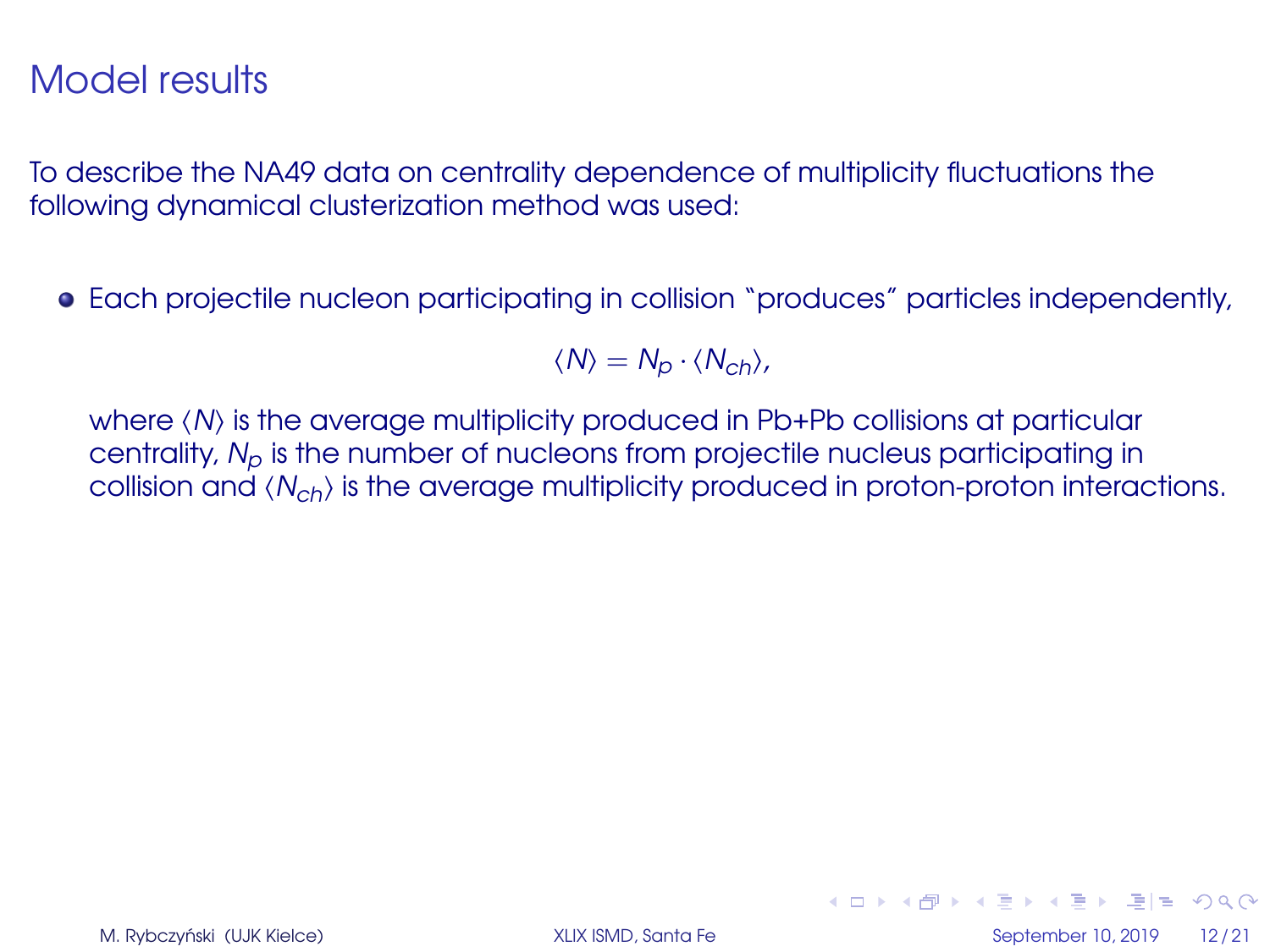To describe the NA49 data on centrality dependence of multiplicity fluctuations the following dynamical clusterization method was used:

Each projectile nucleon participating in collision "produces" particles independently,

 $\langle N \rangle = N_p \cdot \langle N_{ch} \rangle$ ,

where  $\langle N \rangle$  is the average multiplicity produced in Pb+Pb collisions at particular centrality,  $N_p$  is the number of nucleons from projectile nucleus participating in collision and  $\langle N_{ch} \rangle$  is the average multiplicity produced in proton-proton interactions.

 $\bullet$  Having calculated  $\langle N \rangle$ , multiplicity in a given event of collision is calculated according to NBD distribution with the shape parameter  $k$  dependent on  $\langle N \rangle$ .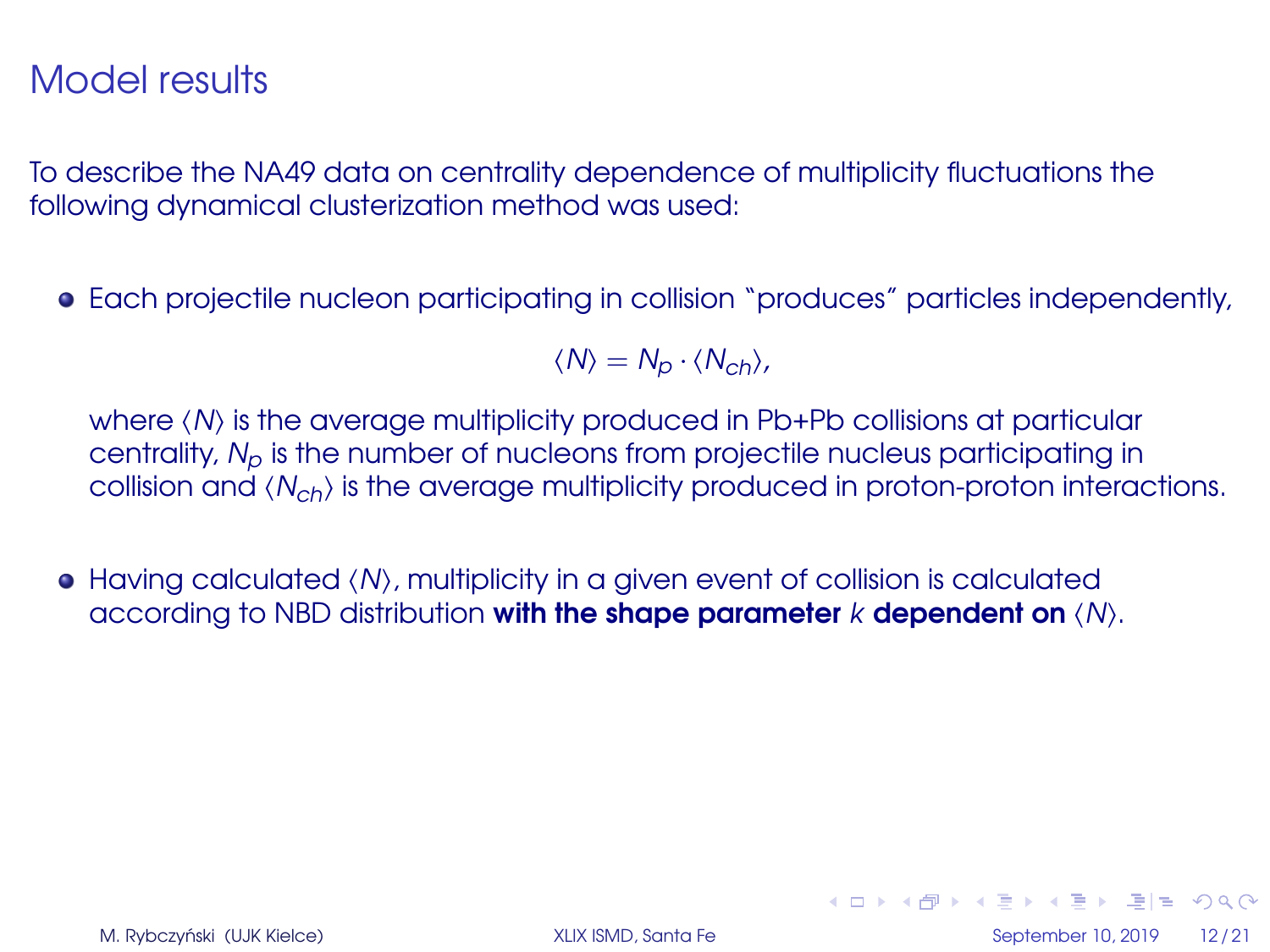To describe the NA49 data on centrality dependence of multiplicity fluctuations the following dynamical clusterization method was used:

Each projectile nucleon participating in collision "produces" particles independently,

 $\langle N \rangle = N_p \cdot \langle N_{ch} \rangle$ ,

where  $\langle N \rangle$  is the average multiplicity produced in Pb+Pb collisions at particular centrality,  $N_p$  is the number of nucleons from projectile nucleus participating in collision and  $\langle N_{ch} \rangle$  is the average multiplicity produced in proton-proton interactions.

- $\bullet$  Having calculated  $\langle N \rangle$ , multiplicity in a given event of collision is calculated according to NBD distribution with the shape parameter  $k$  dependent on  $\langle N \rangle$ .
- This is up to certain value of N<sup>p</sup> = Nmax p , for which clusters of secondary particles may be formed. The value of  $N_{\rho}^{\text{max}}$  is sampled from Gamma distribution with  $\langle N_{\rho}^{\text{max}} \rangle$  = 18 and  $Var(N_p^{max}) = 9 \cdot \langle N_p^{max} \rangle$ .

M. Rybczyński (UJK Kielce) **od September 10, 2019** 12/21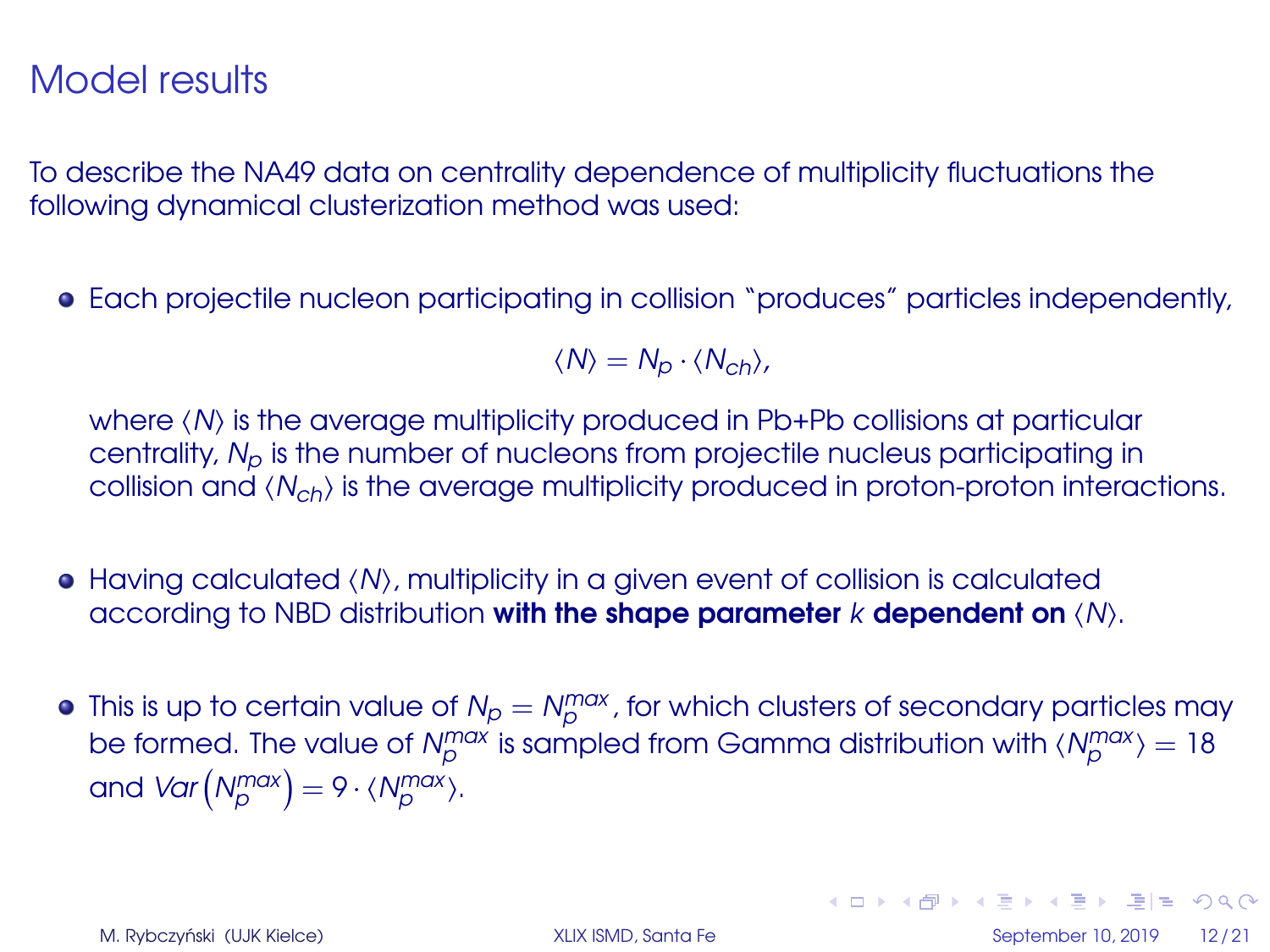The rest of colliding projectile nucleons,  $m = N_p - N_p^{max}$  do not contribute their produced particles to the cluster. The produced by them particles are emitted according to Binomial distribution:

$$
P_{BD} (N, n, p) = {n \choose N} p^N (1-p)^{n-N}
$$

with  $\langle N \rangle = \langle N_{ch} \rangle$ , and probability  $p = p_{BD} = 0.4$ .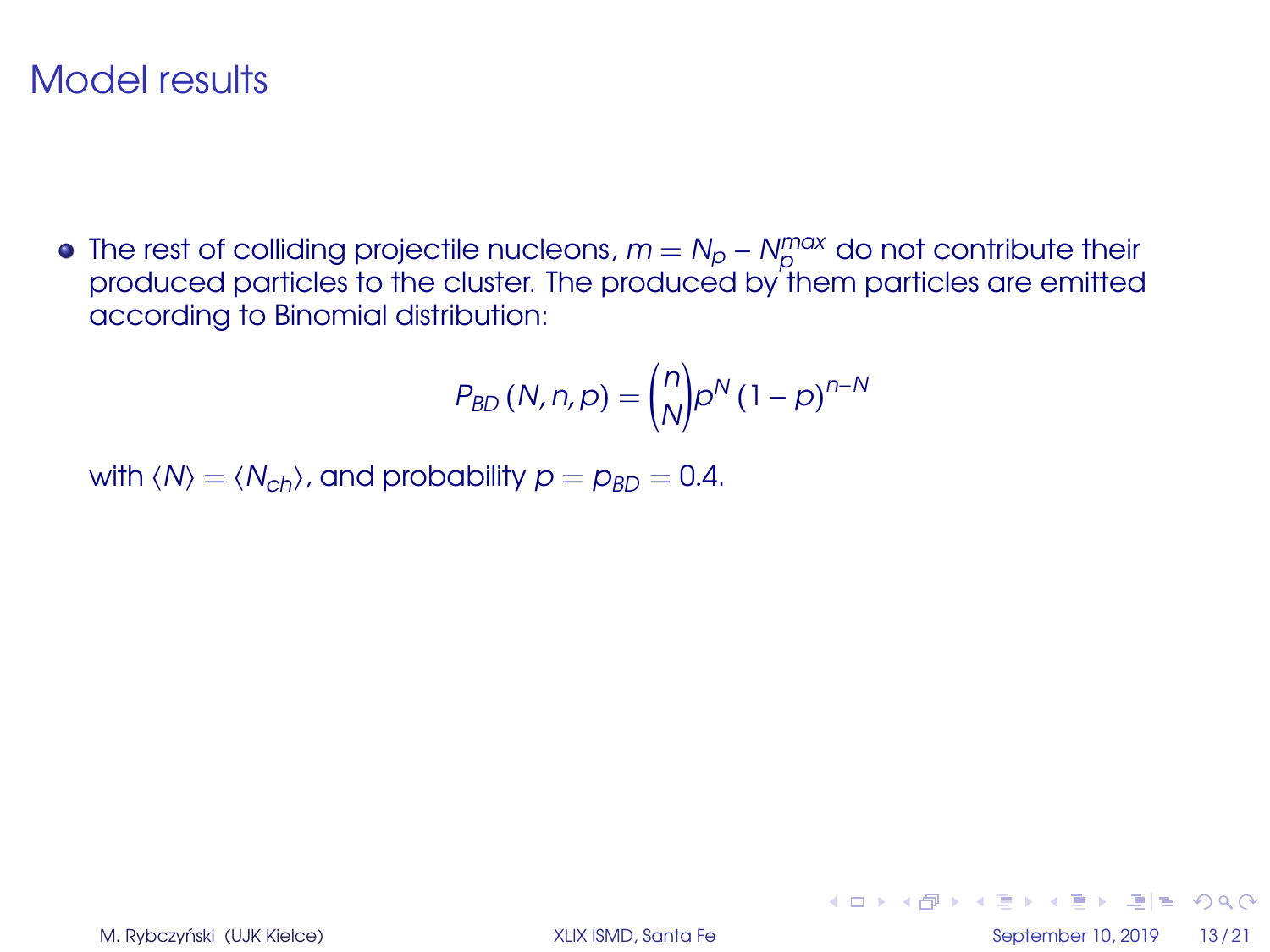The rest of colliding projectile nucleons,  $m = N_p - N_p^{max}$  do not contribute their produced particles to the cluster. The produced by them particles are emitted according to Binomial distribution:

$$
P_{BD} (N, n, p) = {n \choose N} p^N (1-p)^{n-N}
$$

with  $\langle N \rangle = \langle N_{ch} \rangle$ , and probability  $p = p_{BD} = 0.4$ .

• Clusters of particles are formed with a certain probability,  $p_c = 0.25$ .

K ロ ▶ K 何 ▶ K ヨ ▶ K ヨ ▶ ヨ ヨ ★ の Q (V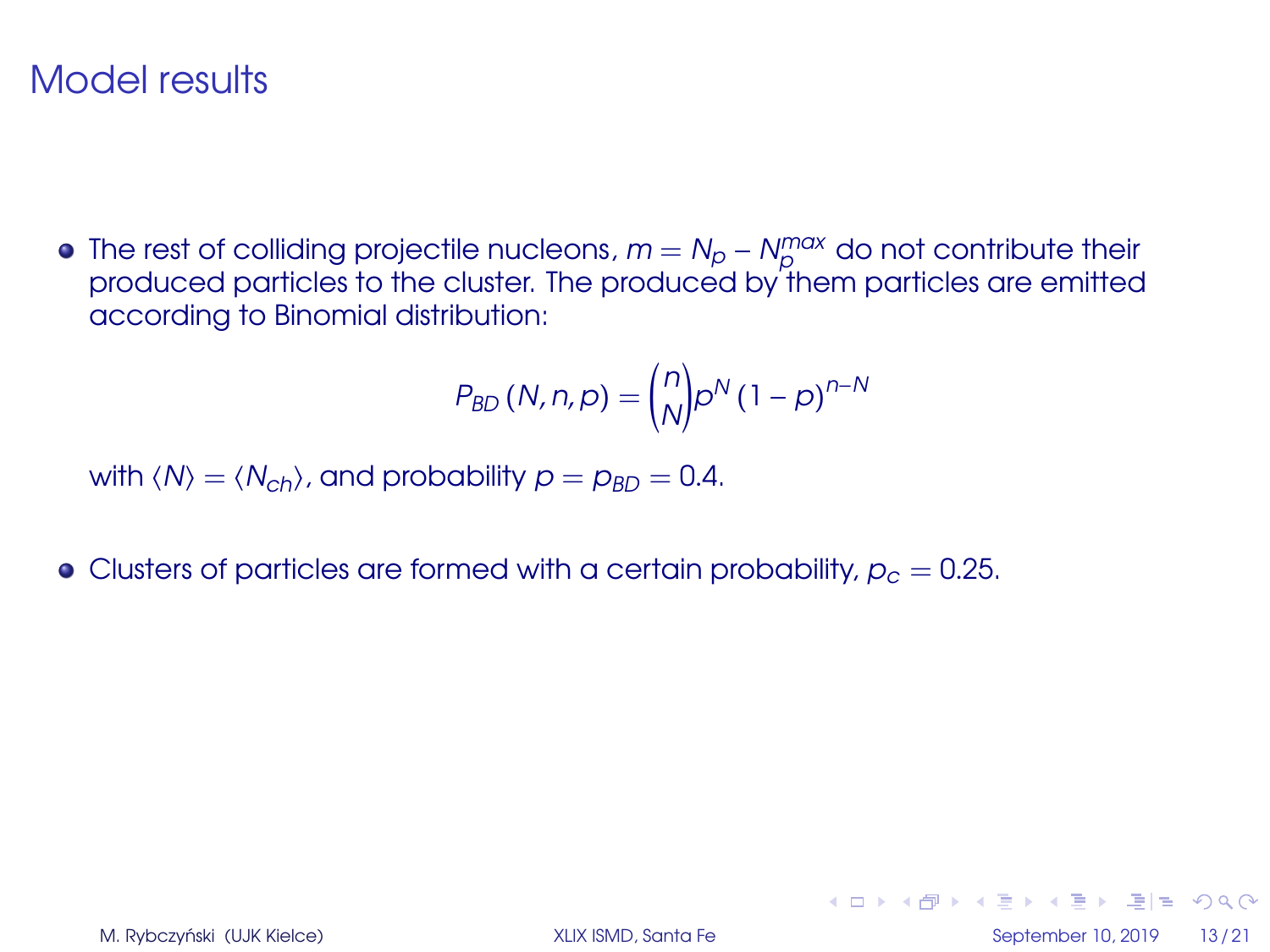The rest of colliding projectile nucleons,  $m = N_p - N_p^{max}$  do not contribute their produced particles to the cluster. The produced by them particles are emitted according to Binomial distribution:

$$
P_{BD} (N, n, p) = {n \choose N} p^N (1-p)^{n-N}
$$

with  $\langle N \rangle = \langle N_{ch} \rangle$ , and probability  $p = p_{BD} = 0.4$ .

- Clusters of particles are formed with a certain probability,  $p_c = 0.25$ .
- If cluster of particles is not formed then all colliding nucleons emit their particles according to Binomial distribution.

K ロ ▶ K 何 ▶ K ヨ ▶ K ヨ ▶ ヨ ヨ ★ の Q (V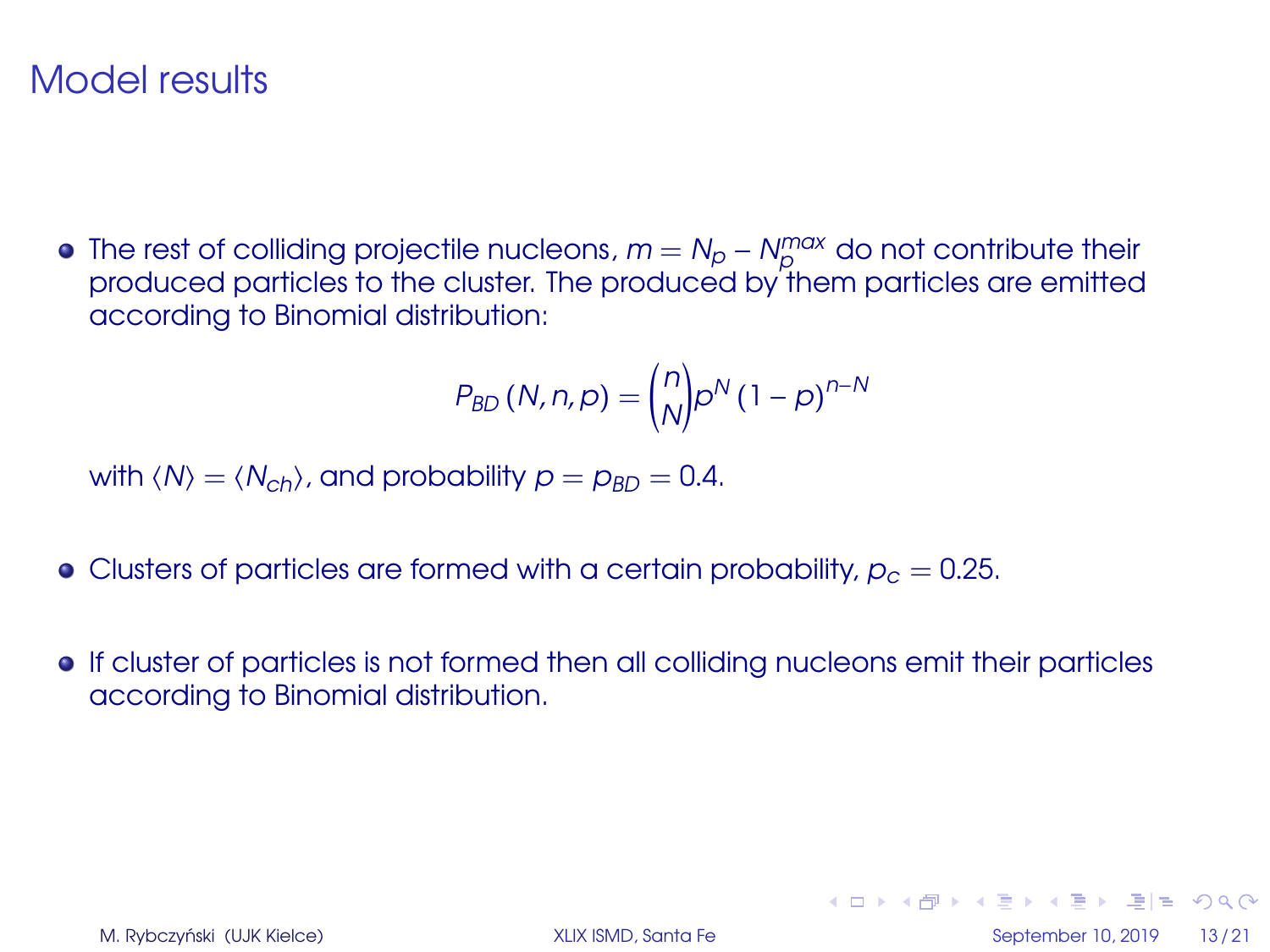

Average number of all charged particles (panel a)) and scaled variance of all charged multiplicity distribution (panel b)) of particles produced in Pb+Pb collisions plotted as a function of number of nucleons from projectile nucleus which participate in the collision. Circles – NA49 data [Phys. Rev. C 75, 064904].

M. Rybczyński (UJK Kielce) **od September 10, 2019** 14/21

 $=$  $\Omega$ 

÷.

4 ロ ▶ 4 何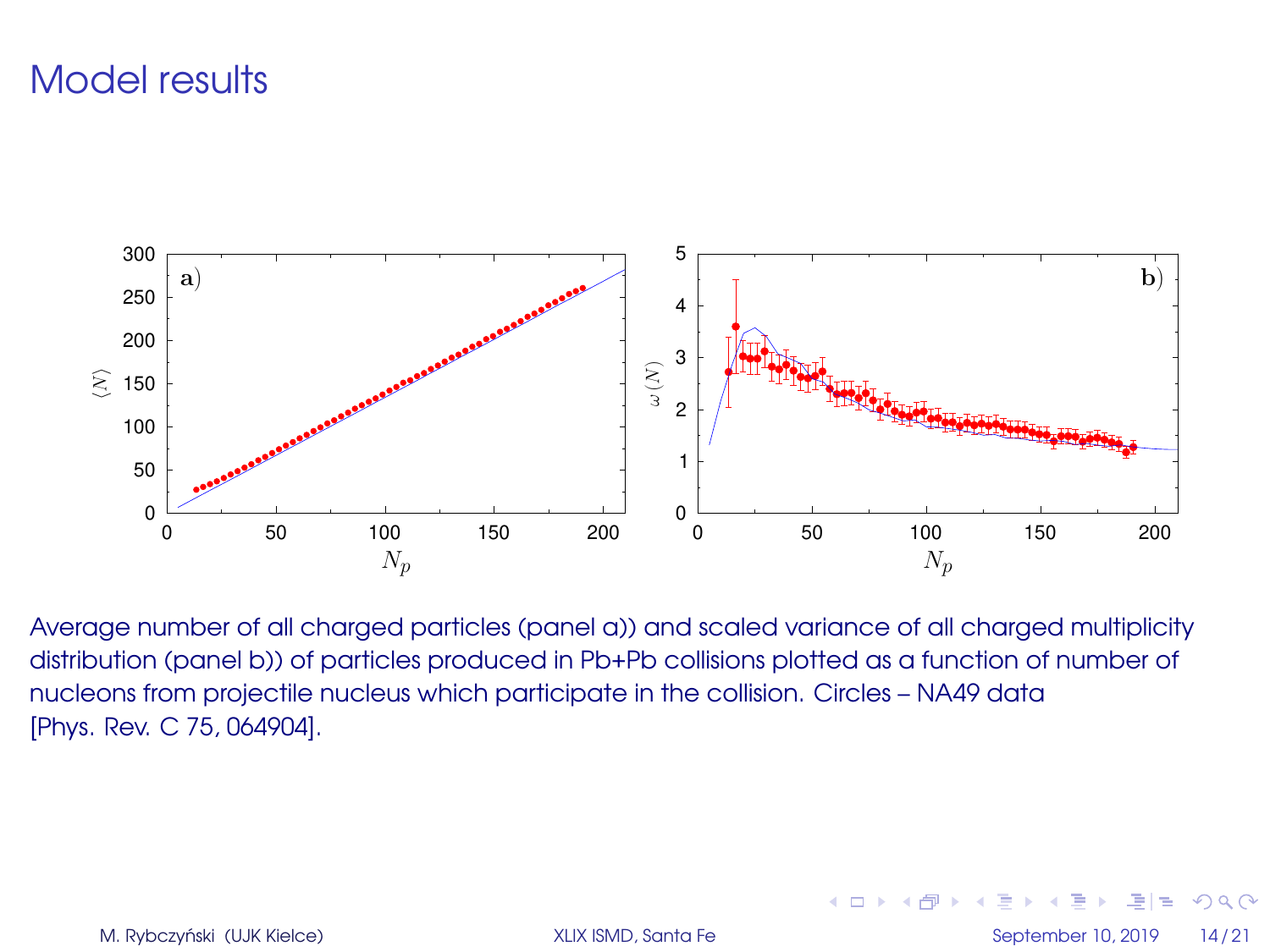

Average number of negatively charged particles (panel a)) and scaled variance of negatively charged multiplicity distribution (panel b)) of particles produced in Pb+Pb collisions plotted as a function of number of nucleons from projectile nucleus which participate in the collision. Circles – NA49 data [Phys. Rev. C 75, 064904].

M. Rybczyński (UJK Kielce) **od September 10, 2019** 15/21

 $=$  $\Omega$ 

4 ロ ▶ 4 伊

重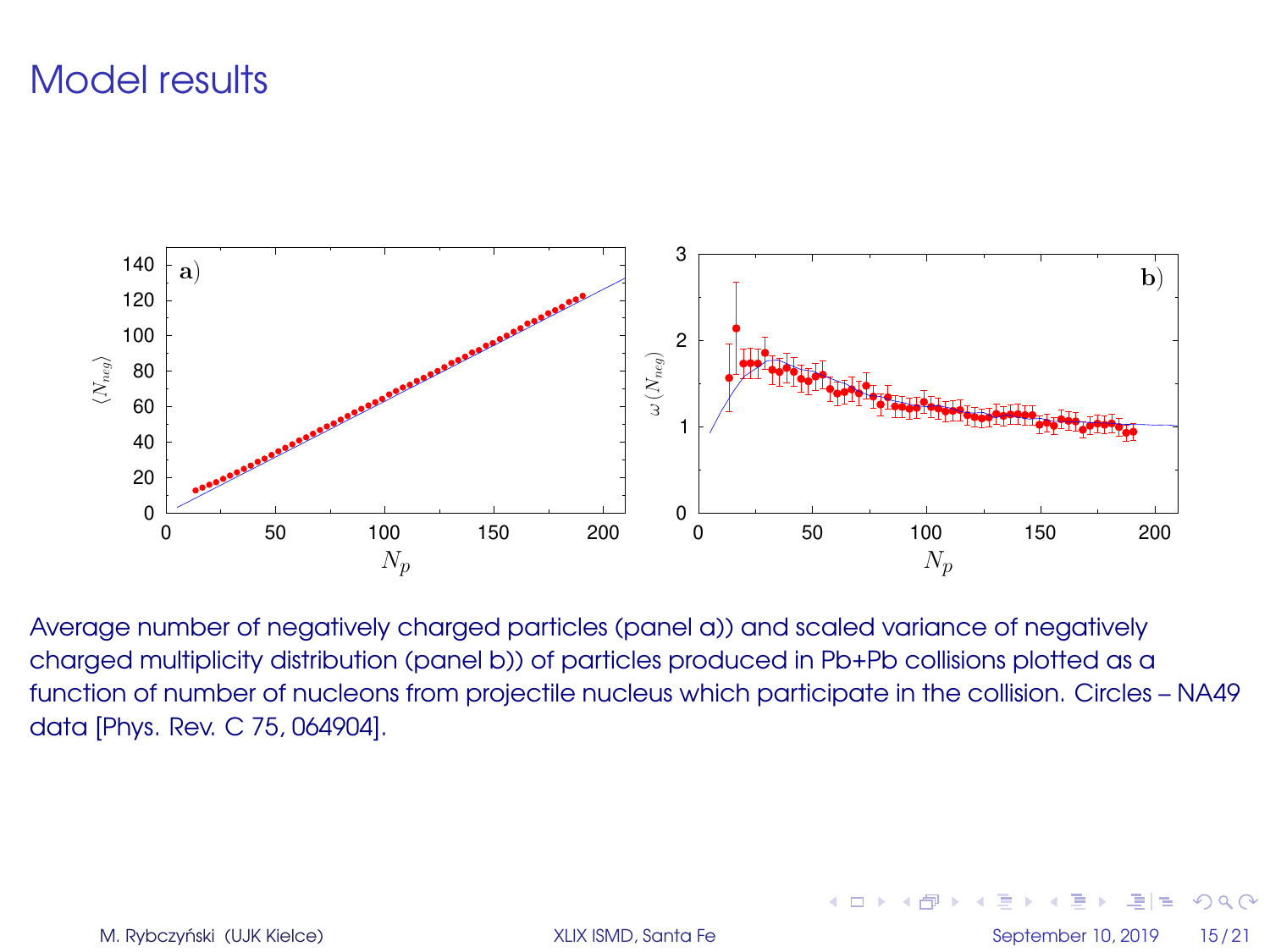Usually the following scenario of multiparticle production is considered:

Primary quarks are produced in the collision.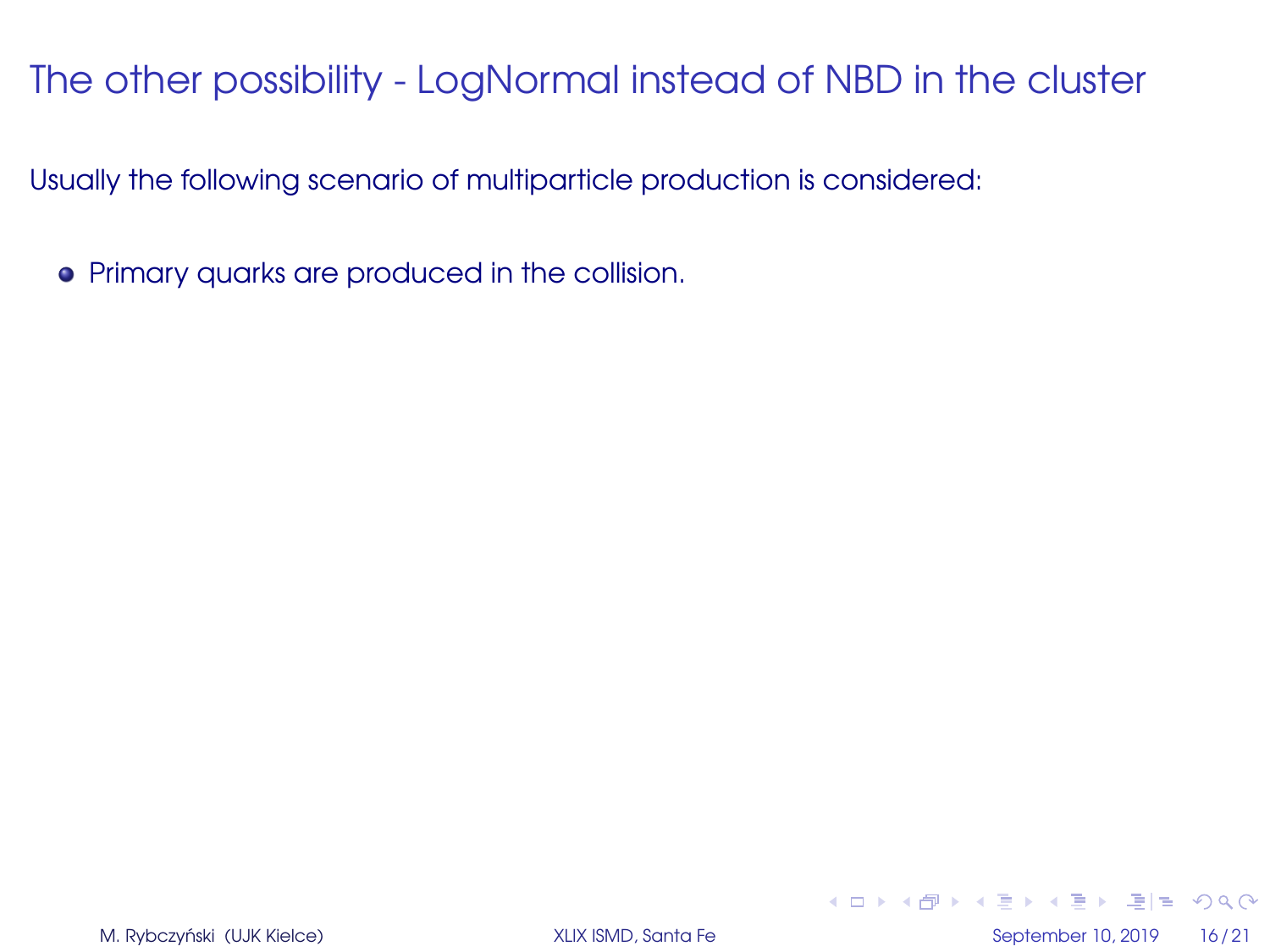Usually the following scenario of multiparticle production is considered:

- Primary quarks are produced in the collision.
- Each of them can emit a gluon which can convert into a new quark-antiquark pair.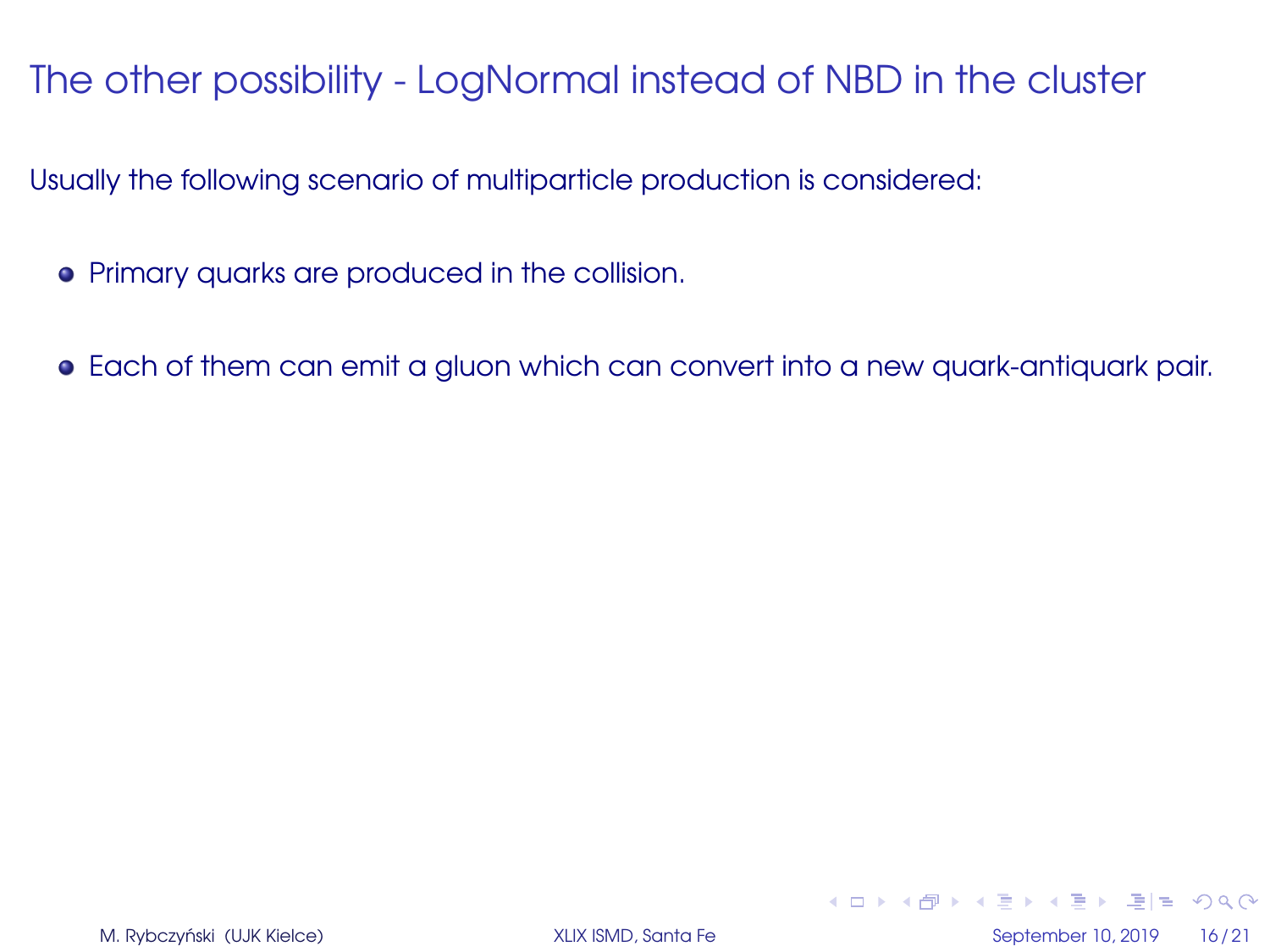Usually the following scenario of multiparticle production is considered:

- Primary quarks are produced in the collision.
- Each of them can emit a gluon which can convert into a new quark-antiquark pair.
- Each of the created quarks may again emit a gluon and so on.



M. Rybczyński (UJK Kielce) **od September 10, 2019** 16/21

 $E|E| \leq 0.00$ 

4 ロ ▶ 4 伊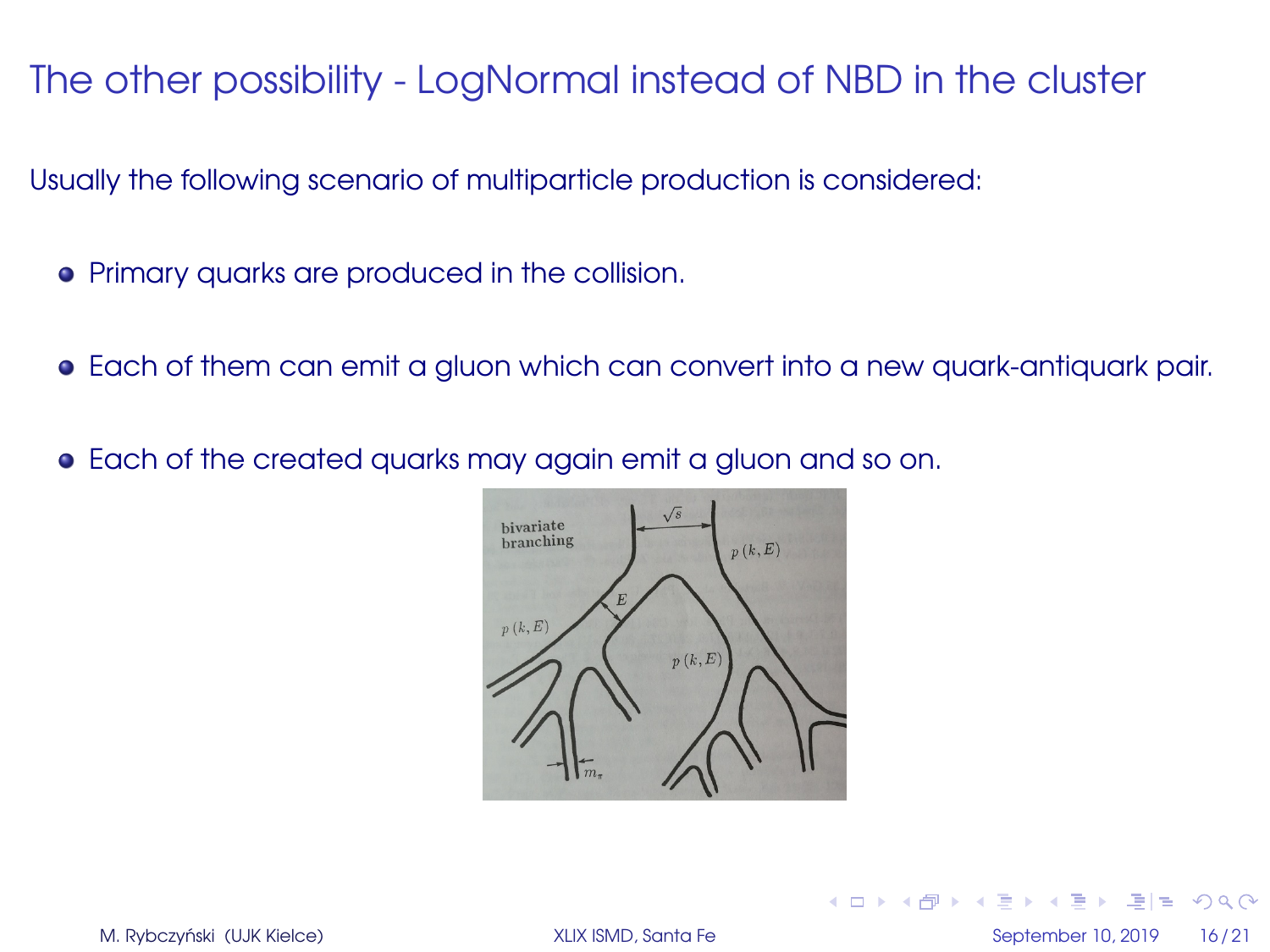The bivariate branching process has a multiplicative nature, i.e. the number of particles in a given generation is proportional to the number of particles in the previous one.

$$
N_i = (1+\epsilon_i) N_{i-1}
$$

with  $\epsilon$  being a random factor.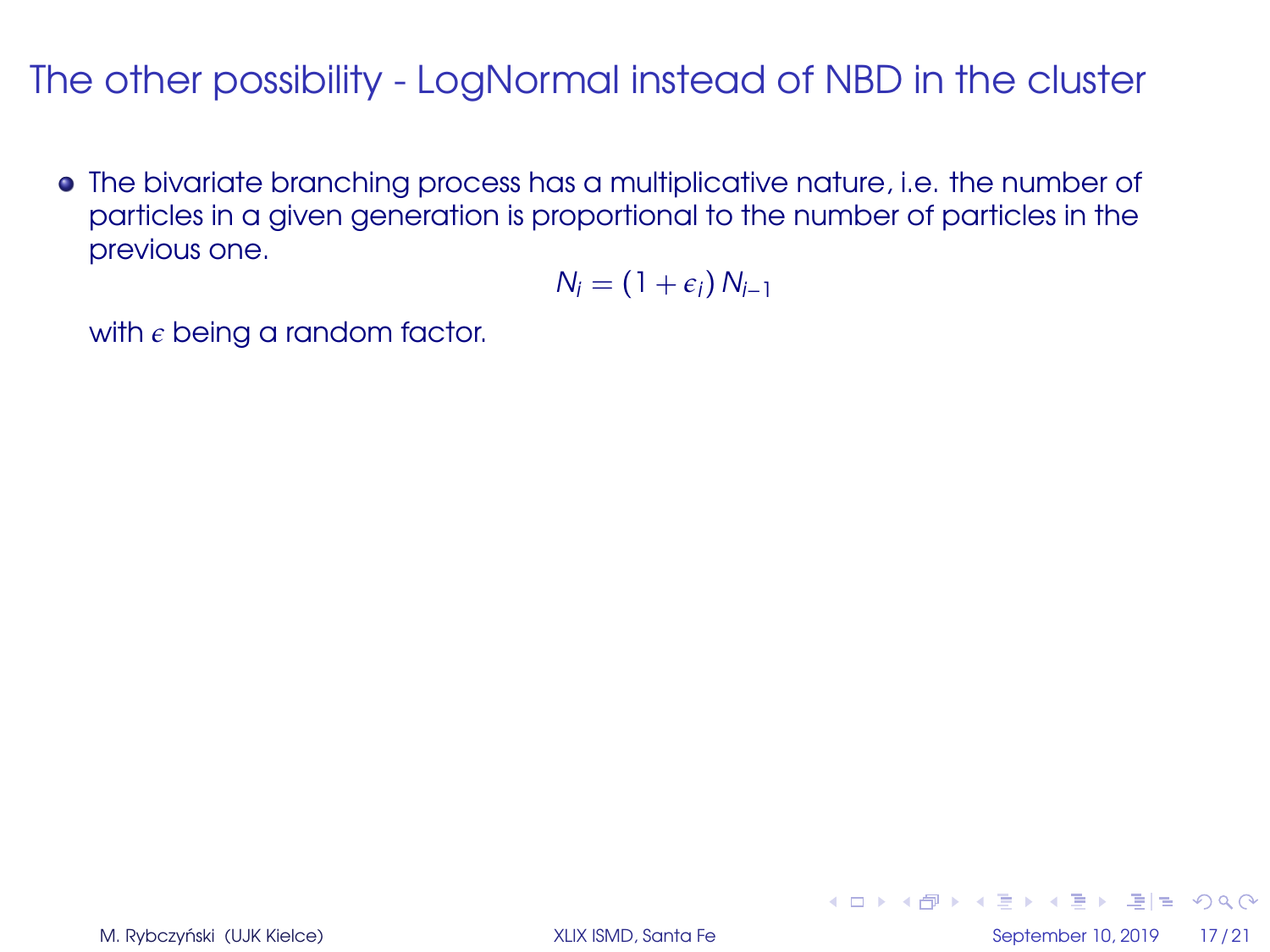The bivariate branching process has a multiplicative nature, i.e. the number of particles in a given generation is proportional to the number of particles in the previous one.

$$
N_i = (1+\epsilon_i) N_{i-1}
$$

with  $\epsilon$  being a random factor.

In other words, the final number of particles is a product of a number of random factors:

$$
N=N_0\prod_i\left(1+\epsilon_i\right).
$$

кшр к舟 ж к∃ ж к∃ х ∃|≝ ЮрО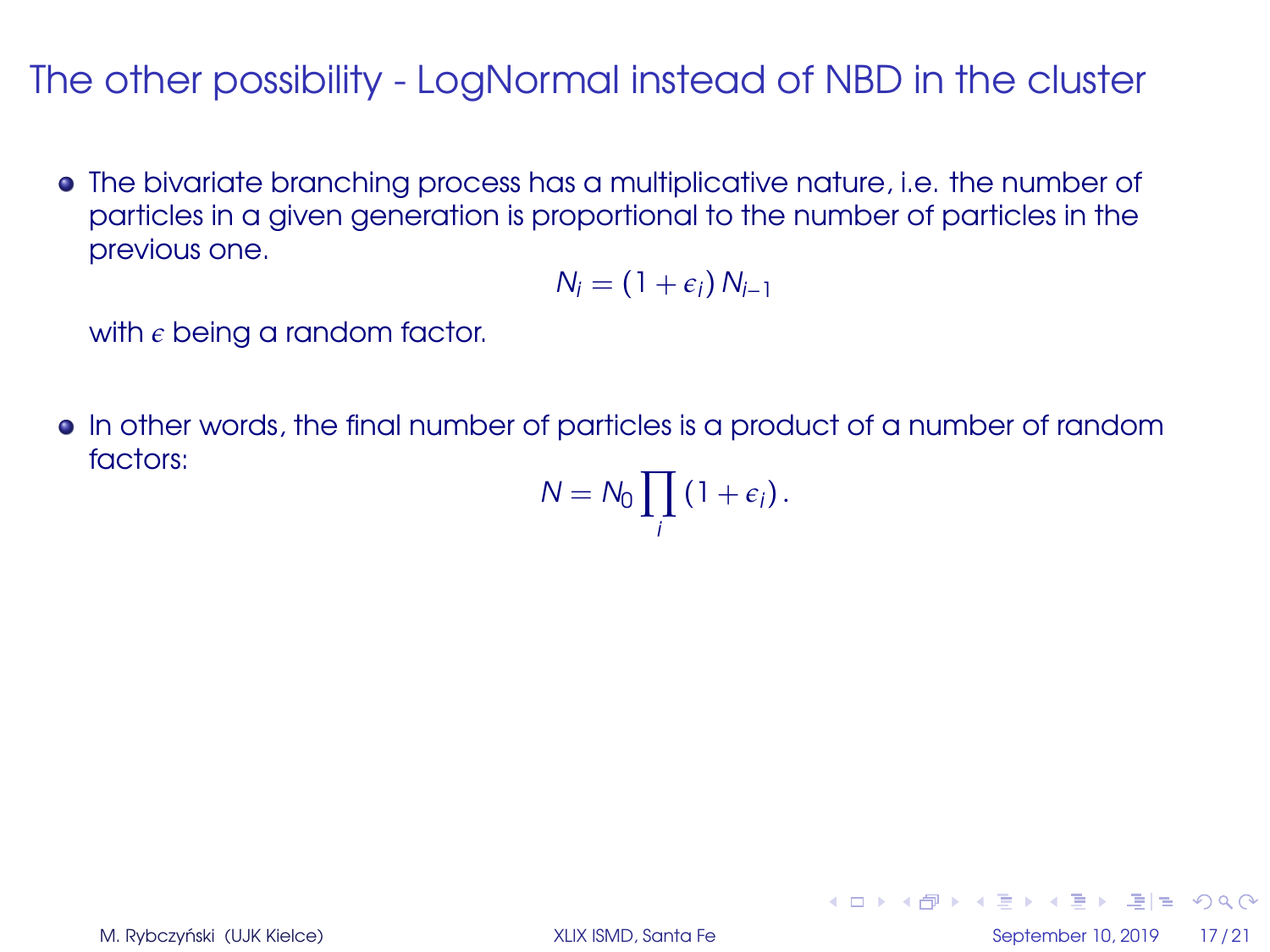The bivariate branching process has a multiplicative nature, i.e. the number of particles in a given generation is proportional to the number of particles in the previous one.

$$
N_i = (1+\epsilon_i) N_{i-1}
$$

with  $\epsilon$  being a random factor.

In other words, the final number of particles is a product of a number of random factors:

$$
N=N_0\prod_i\left(1+\epsilon_i\right).
$$

Taking logarithms of both sides and expanding In (  $1+\epsilon_i$  ) near  $1$  we see that right hand side of the above equation is a sum of a random components:

$$
\ln(N/N_0)=\sum_i \epsilon_i.
$$

M. Rybczyński (UJK Kielce) **od September 10, 2019** 17 / 21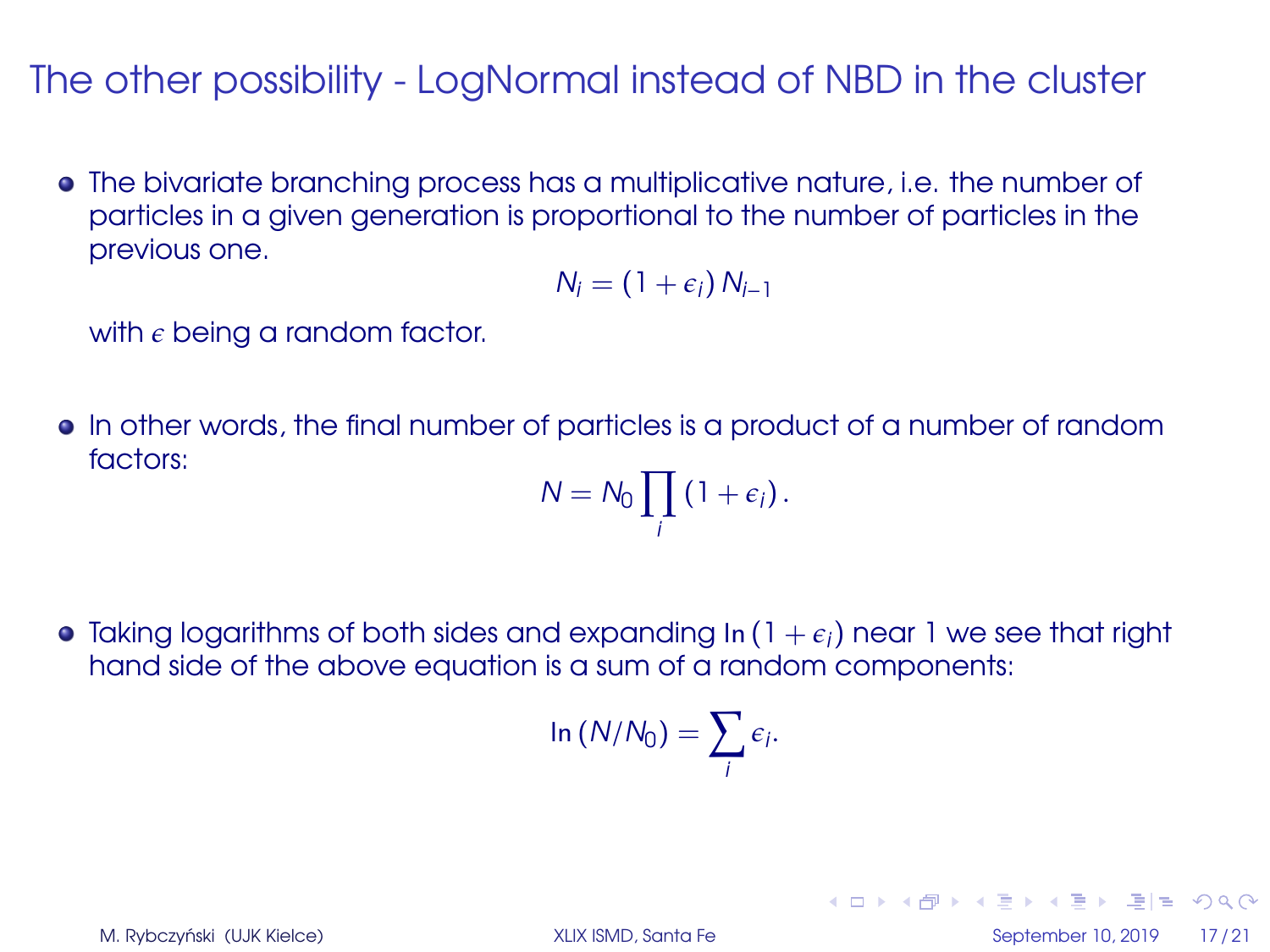**•** Such a sum should be distributed normally due to the Central Limit Theorem. Hence, also a left hand side, i.e. a logarithm of multiplicity should be distributed normally. In other words, multiplicity should be distributed lognormally:

$$
P(N) = \frac{1}{\sqrt{2\pi}\sigma} \cdot \frac{1}{N} \exp\left(-\frac{[\ln N - \mu]^2}{2\sigma^2}\right).
$$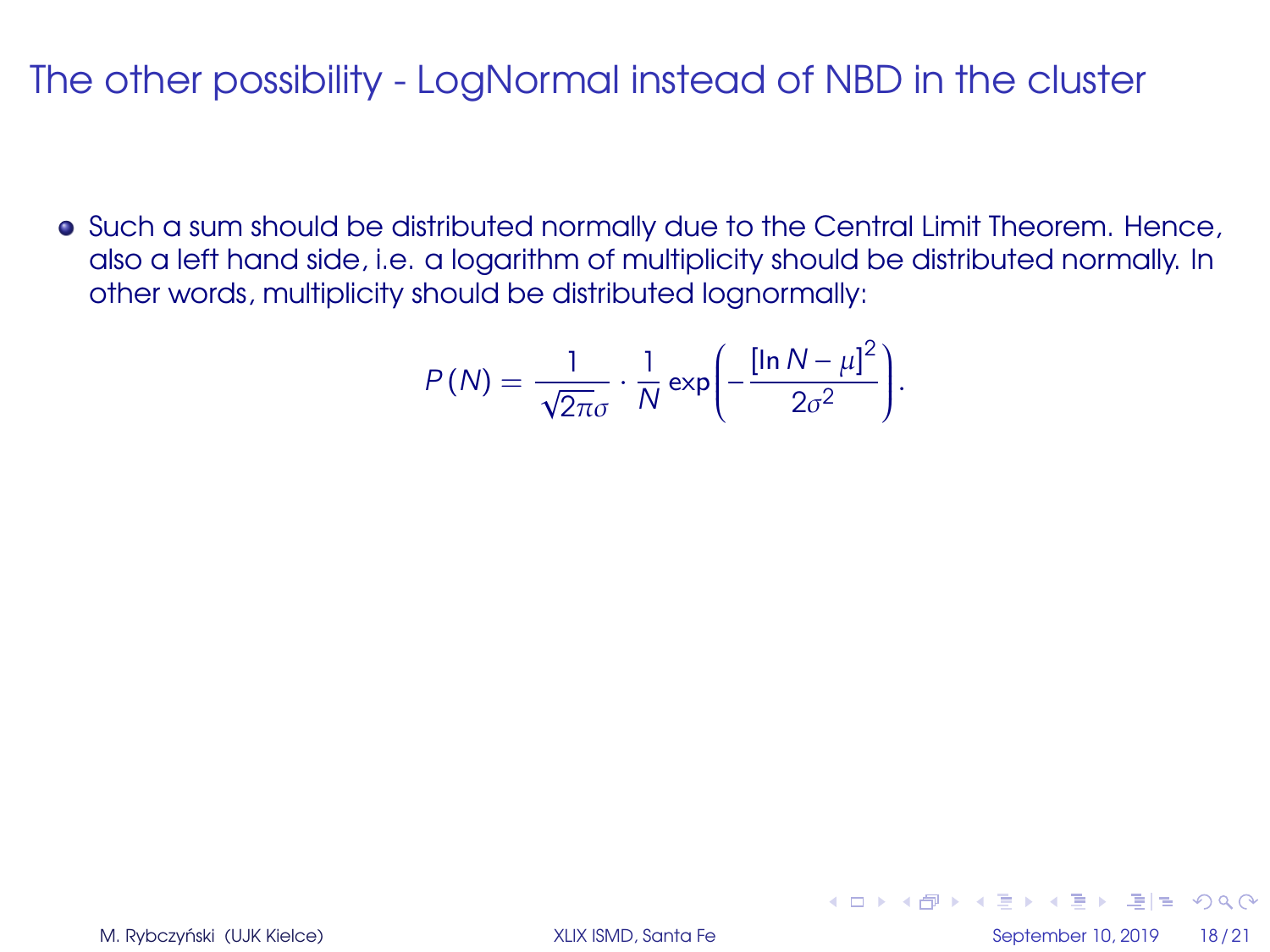Such a sum should be distributed normally due to the Central Limit Theorem. Hence, also a left hand side, i.e. a logarithm of multiplicity should be distributed normally. In other words, multiplicity should be distributed lognormally:

$$
P(N) = \frac{1}{\sqrt{2\pi}\sigma} \cdot \frac{1}{N} \exp\left(-\frac{[\ln N - \mu]^2}{2\sigma^2}\right).
$$

Formally we get the LogNormal distribution in the limit of a large number of steps. Thus LogNormal distribution is continuous. In the case of use of LogNormal distribution for the multiplicities we should apply:

$$
P_N = \int_N^{N+1} P(N) \, dN.
$$

K ロ ▶ K 何 ▶ K ヨ ▶ K ヨ ▶ ヨ ヨ ★ の Q (N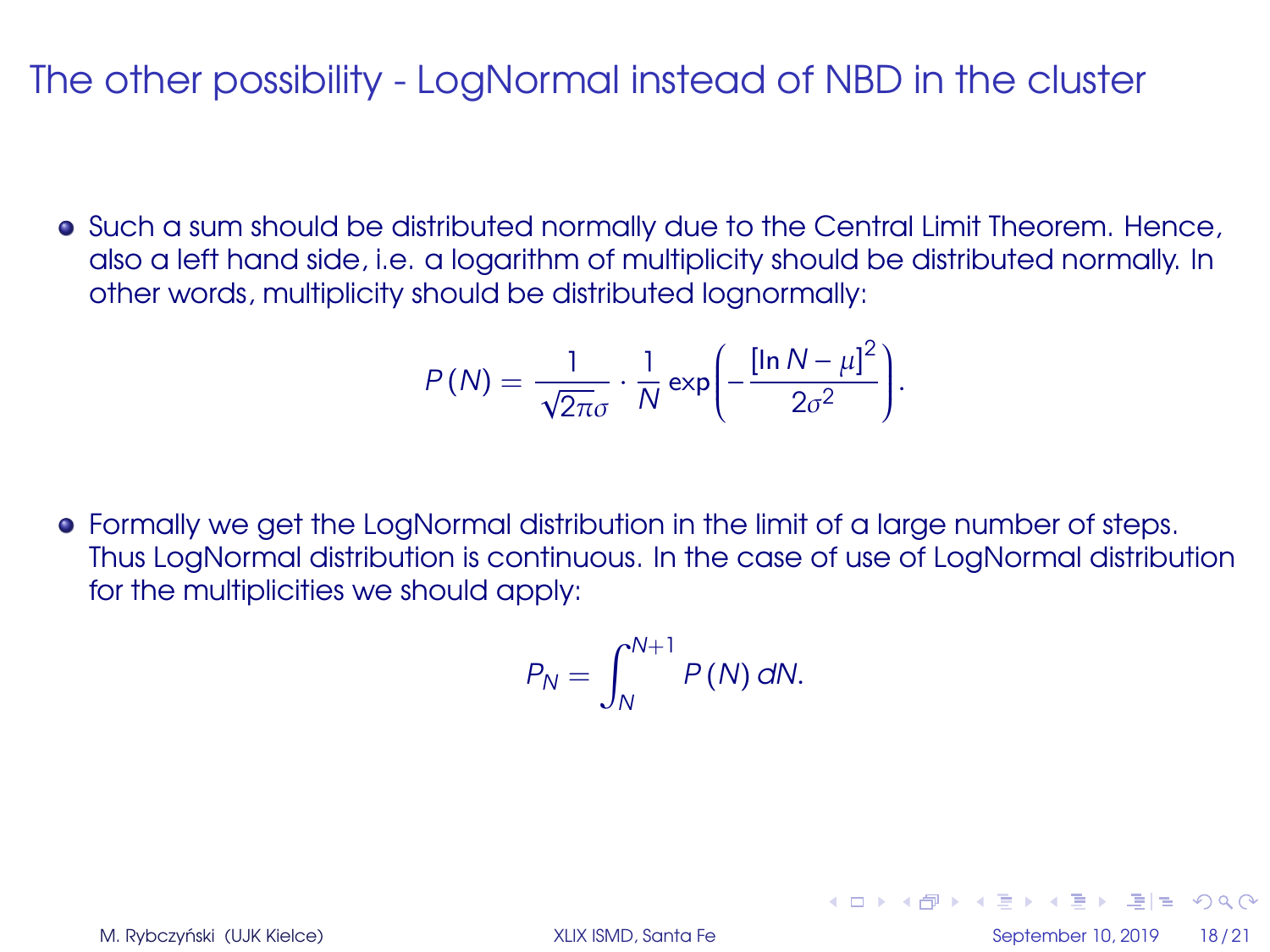

M. Rybczyński (UJK Kielce) **imierany stratego w September 10, 2019** 19/21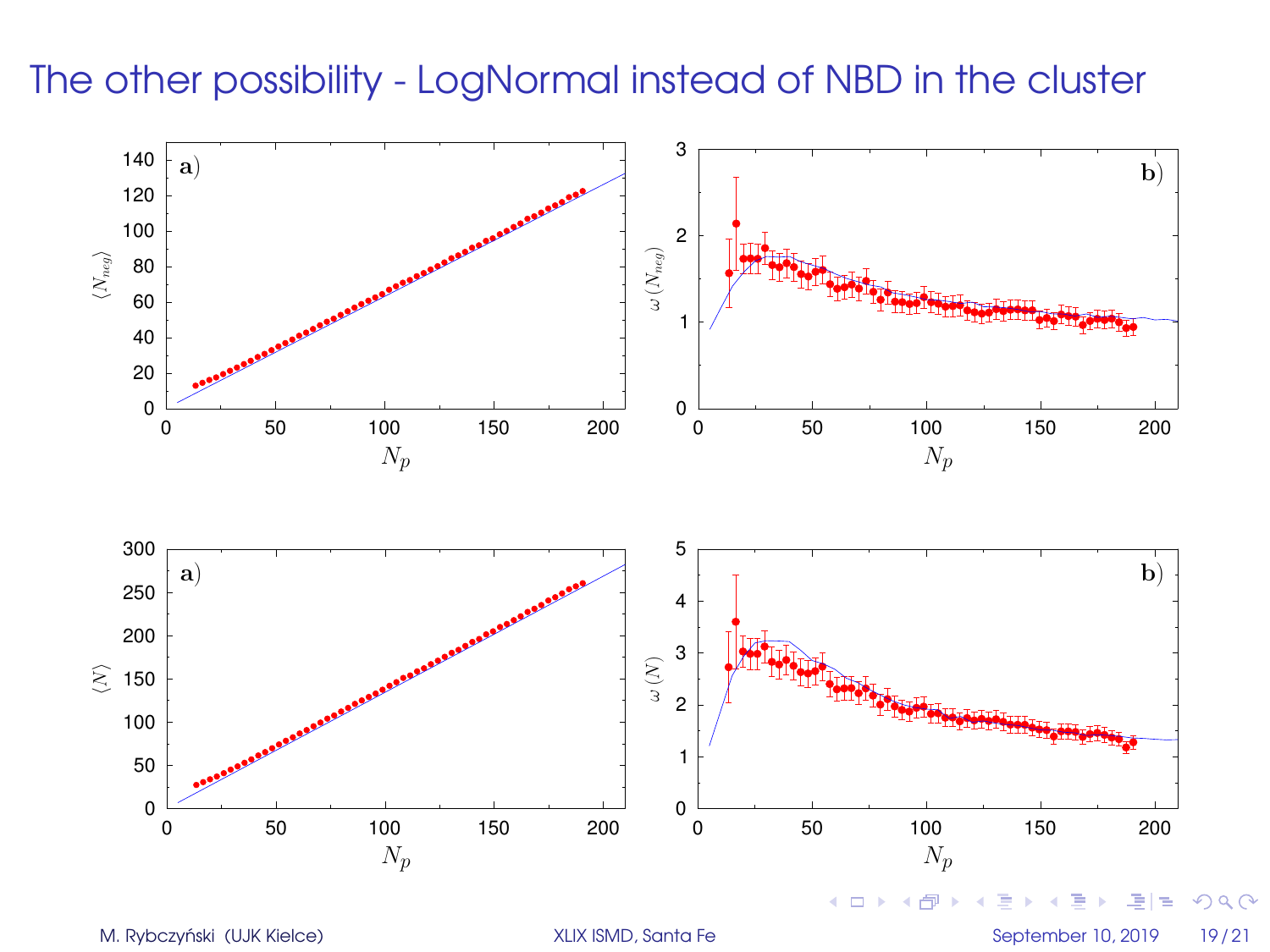In the dynamical clusterization model the only difference between negatively and all charged particles is the experimental acceptance manifested by the fraction of accepted particles.

K ロ ▶ K 何 ▶ K ヨ ▶ K ヨ ▶ \_ヨ 日 | 9 Q (N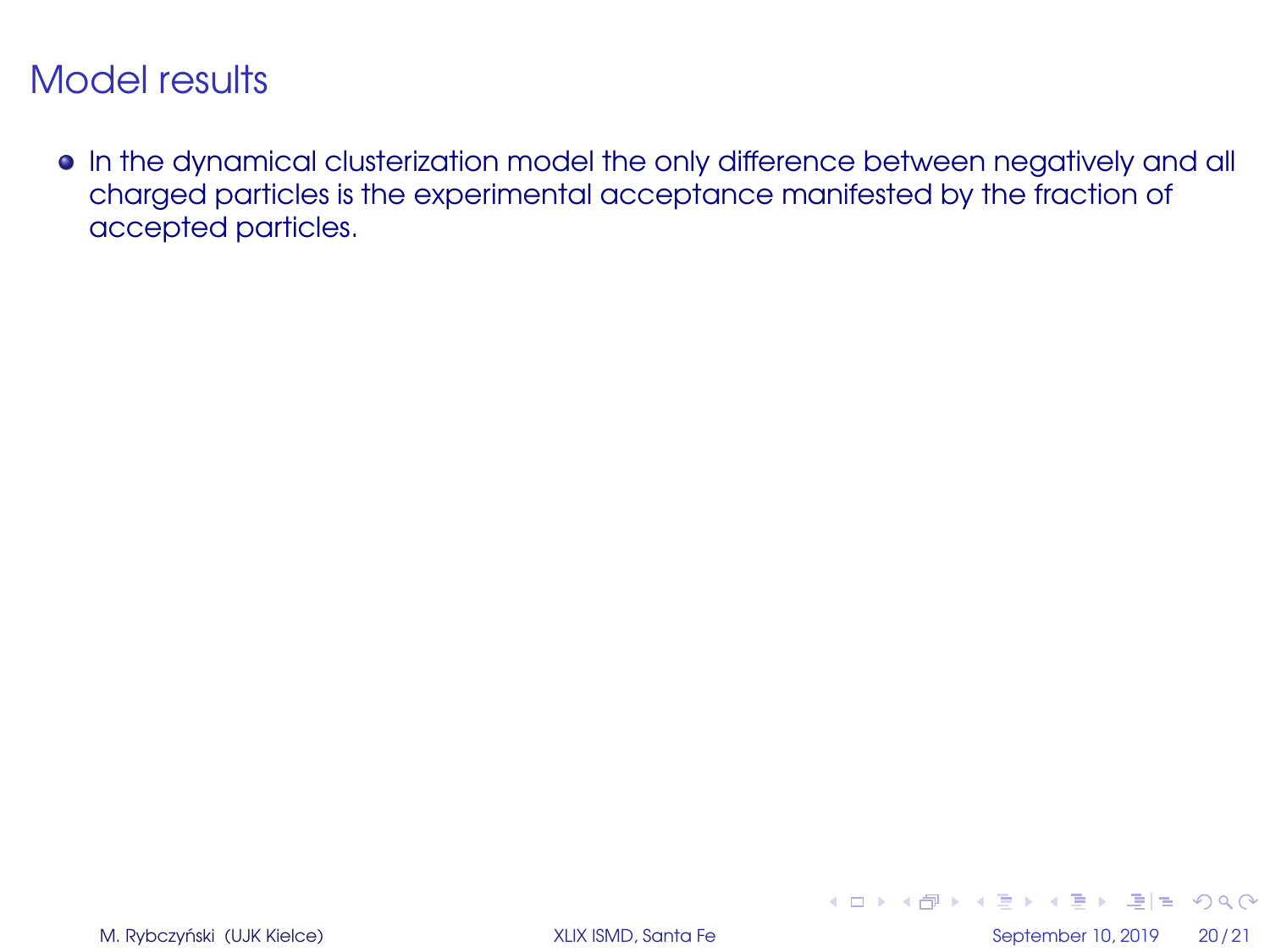- In the dynamical clusterization model the only difference between negatively and all charged particles is the experimental acceptance manifested by the fraction of accepted particles.
- Using similar considerations we have obtained the values for scaled variance of negatively charged particles multiplicity distribution produced in p+p and the most central (1%) Be+Be, Ar+Sc and Pb+Pb collisions, and emitted to forward hemisphere,  $y_{\pi} > 0$  [PoS(EPS-HEP2017)167; J. Phys. G 45, 115104].



M. Rybczyński (UJK Kielce) **od September 10, 2019** 20/21

 $1.7.1 \times 1.7.1$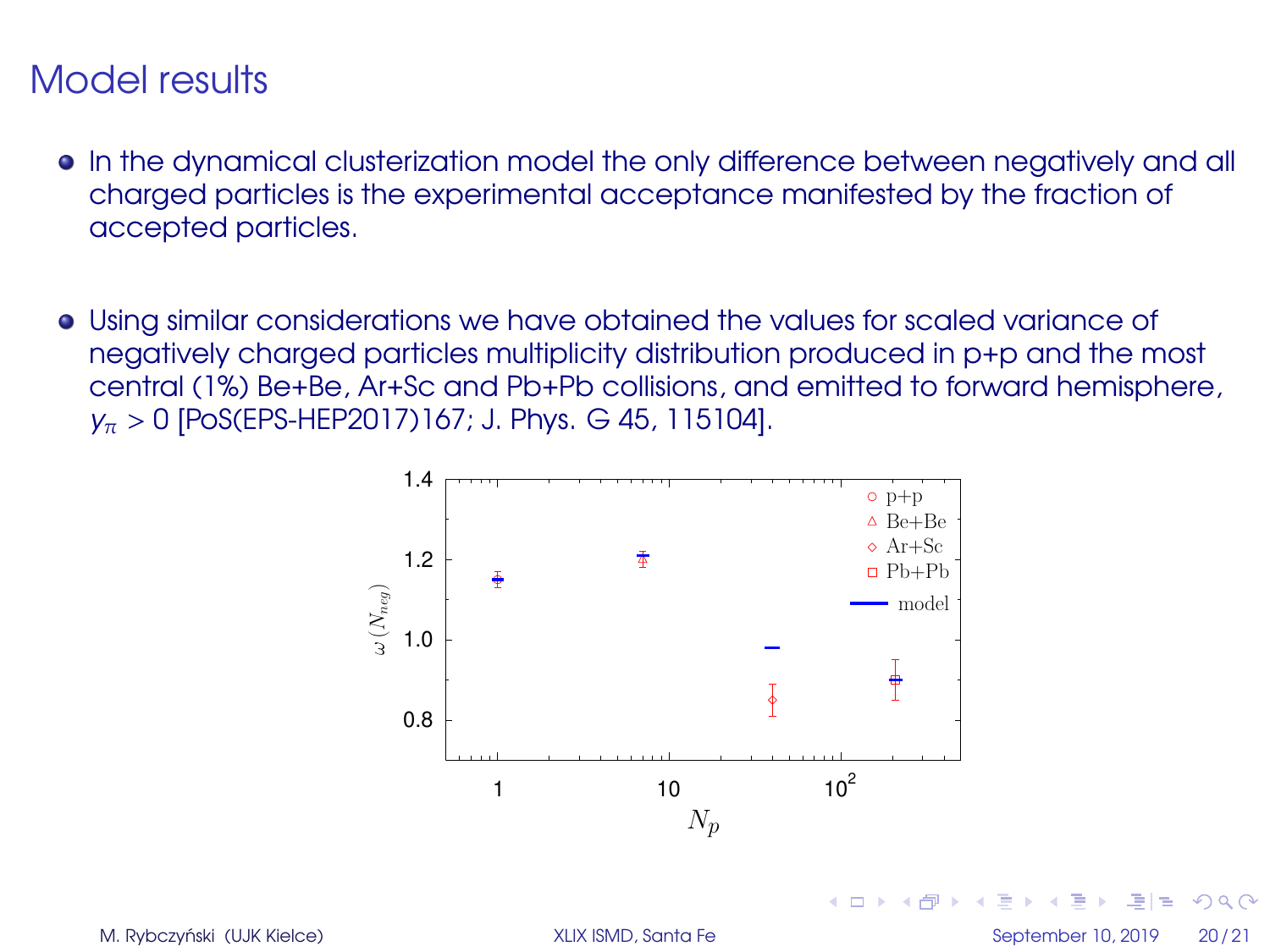#### <span id="page-37-0"></span>**Conclusions**

- We discussed the recently measured event-by-event multiplicity fluctuations in relativistic heavy-ion collisions.
- It is shown that the observed non-monotonic behaviour of the scaled variance of multiplicity distribution as a function of collision centrality (such effect is not observed in a widely used string-hadronic models of nuclear collisions) can be fully explained by the correlations between produced particles promoting cluster formation.
- The ability to generate spatial structures (cluster phase) sign the propensity to self-organize of hadronic matter. Multiplicity clustering provide new insights on non-monotonic behaviour of multiplicity fluctuations.
- **•** This talk is based on the manuscript: **arXiv:1904.01366**.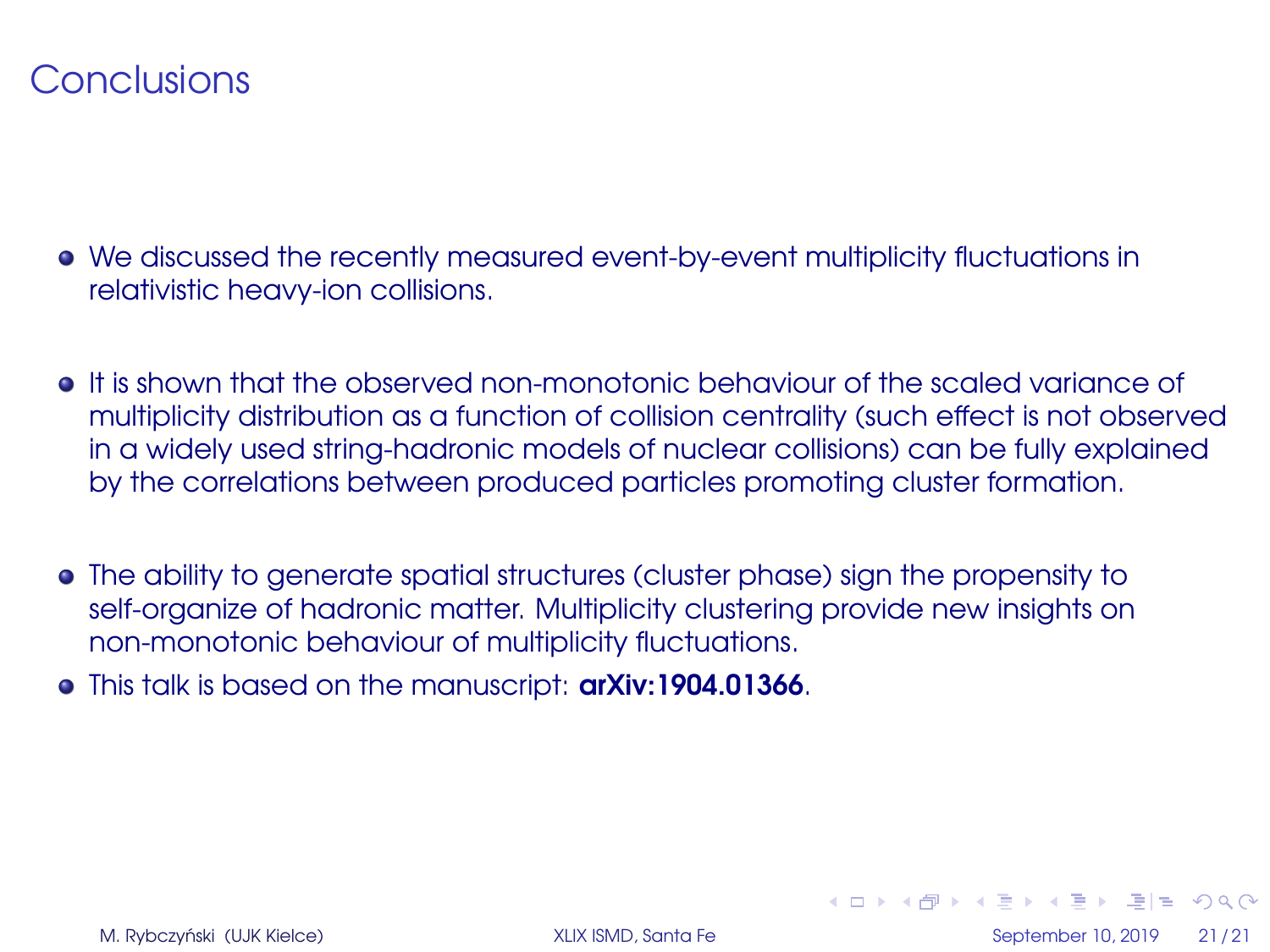# Additional slides

M. Rybczyński (UJK Kielce) **i September 10, 2019** 1/4

K ロ ▶ K 御 ▶ K 君 ▶ K 君 ▶ [君] ヨ 19 Q @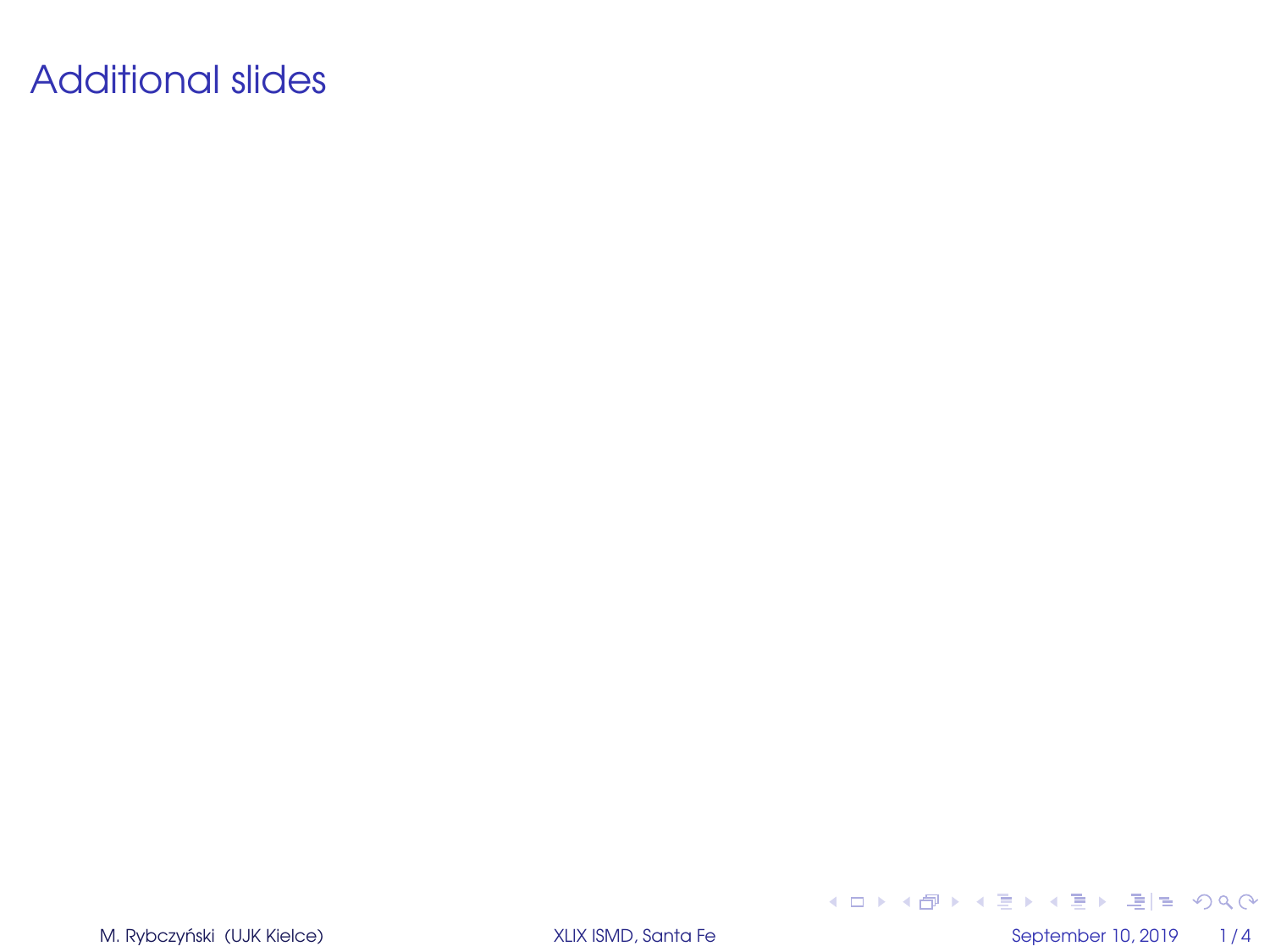$\bullet$  Let us assume that  $g(M)$  presents a real distribution which describe multiplicity distribution in the full phase space. Scaled variance  $\omega$  is given by parameters of such distribution. For example:

$$
\omega = \begin{cases}\n1 + \langle M \rangle / k & \text{for NBD} \\
1 & \text{for Poisson} \\
1 - \langle M \rangle / k & \text{for BD}\n\end{cases}
$$
\n(1)

K ロ ▶ K 何 ▶ K ヨ ▶ K ヨ ▶ \_ヨ 日 | 9 Q (N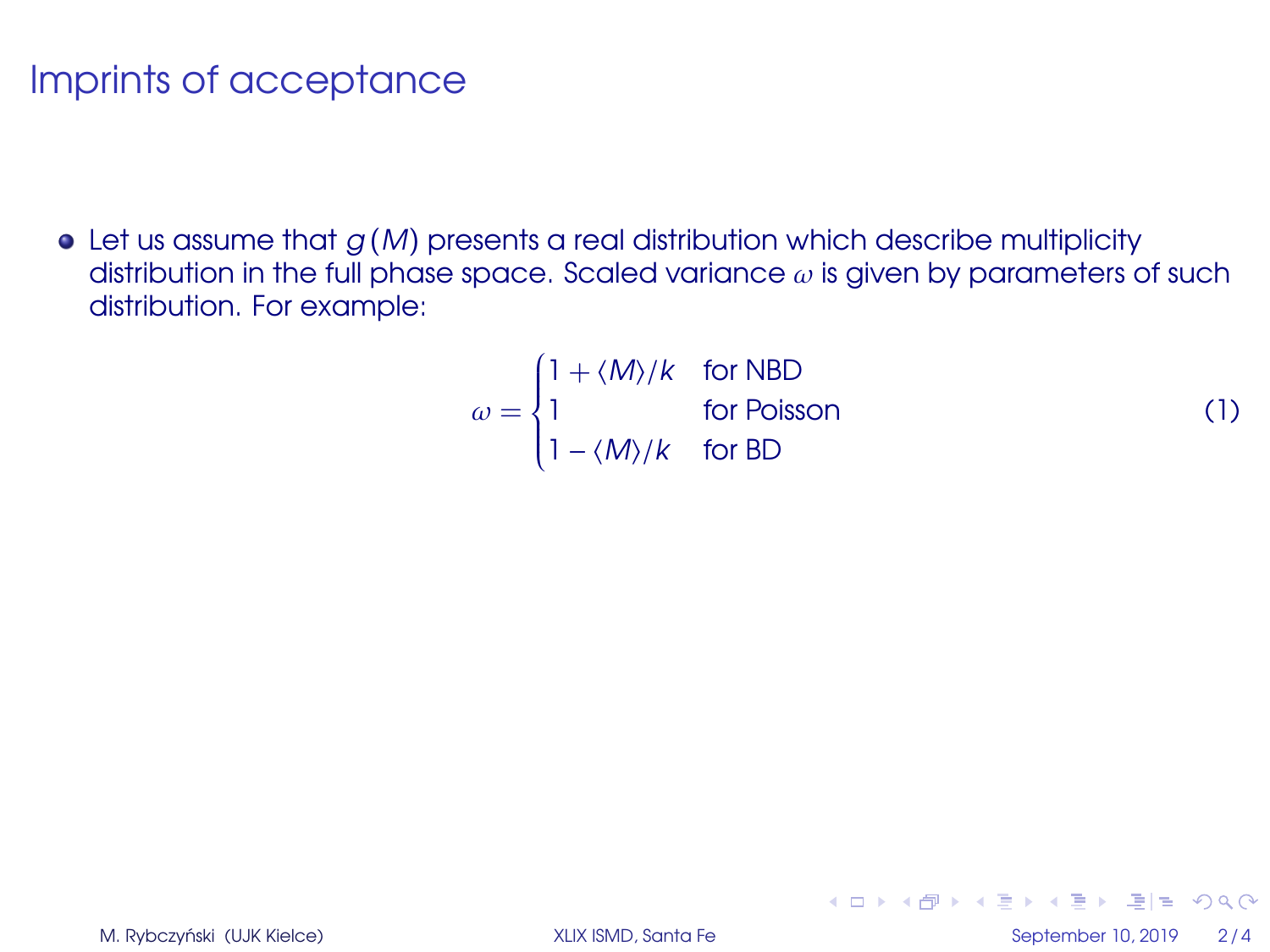$\bullet$  Let us assume that  $g(M)$  presents a real distribution which describe multiplicity distribution in the full phase space. Scaled variance  $\omega$  is given by parameters of such distribution. For example:

$$
\omega = \begin{cases}\n1 + \langle M \rangle / k & \text{for NBD} \\
1 & \text{for Poisson} \\
1 - \langle M \rangle / k & \text{for BD}\n\end{cases}
$$
\n(1)

**•** However, in the experiment we measure the multiplicity only within some window in rapidity  $\Delta y$ . Roughly, for fixed acceptance  $\alpha$  we have

$$
\omega = \alpha \cdot \omega_{\alpha=1},\tag{2}
$$

and scaled variance decrease monotonically with decreasing acceptance.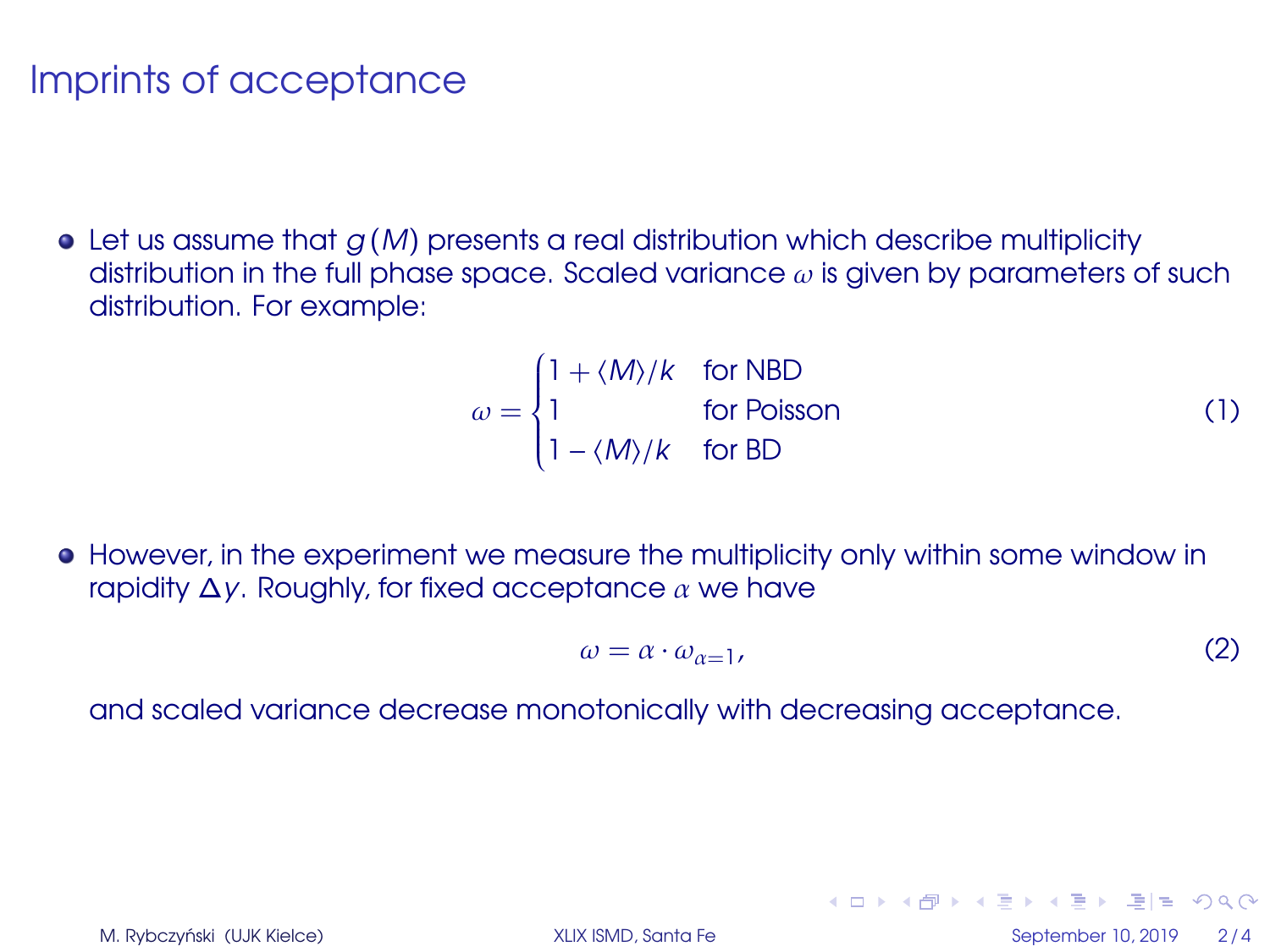Of course, the above discussed procedure is not correct. Let us assume that the detection process is a Bernoulli process described by the BD with the generating function

$$
F(z) = 1 - \alpha + \alpha \cdot z,\tag{3}
$$

where  $\alpha$  denotes the probability of the detection of a particle in the rapidity window.

K ロ ▶ K 何 ▶ K ヨ ▶ K ヨ ▶ \_ヨ 日 | 9 Q (N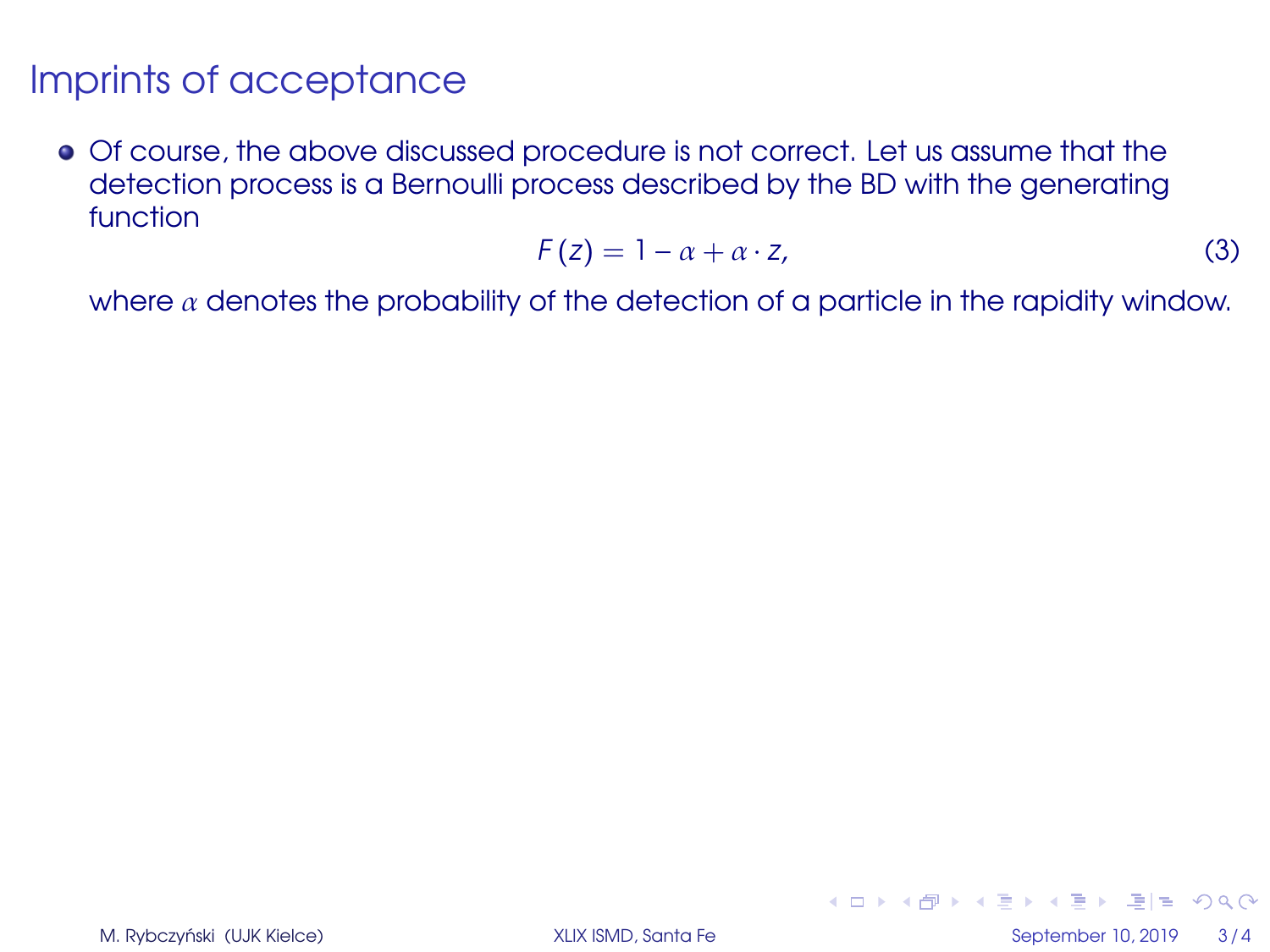Of course, the above discussed procedure is not correct. Let us assume that the detection process is a Bernoulli process described by the BD with the generating function

$$
F(z) = 1 - \alpha + \alpha \cdot z,\tag{3}
$$

where  $\alpha$  denotes the probability of the detection of a particle in the rapidity window.

• The number of the registered particles is

$$
N = \sum_{i=1}^{M} n_i,
$$
\n(4)

where  $n_i$  follows the BD with the generating function  $F(z)$  and  $M$  comes from  $g\left( M\right)$ with the generating function  $G(z)$ . The measured multiplicity distribution  $P(N)$  is therefore given by the generating function

$$
H(z) = G[F(z)] \tag{5}
$$

and finally we have

$$
P(N) = \frac{1}{N!} \frac{d^{N} H(z)}{dz^{N}} \bigg|_{z=0}
$$
 (6)

M. Rybczyński (UJK Kielce) **od September 10, 2019** 3/4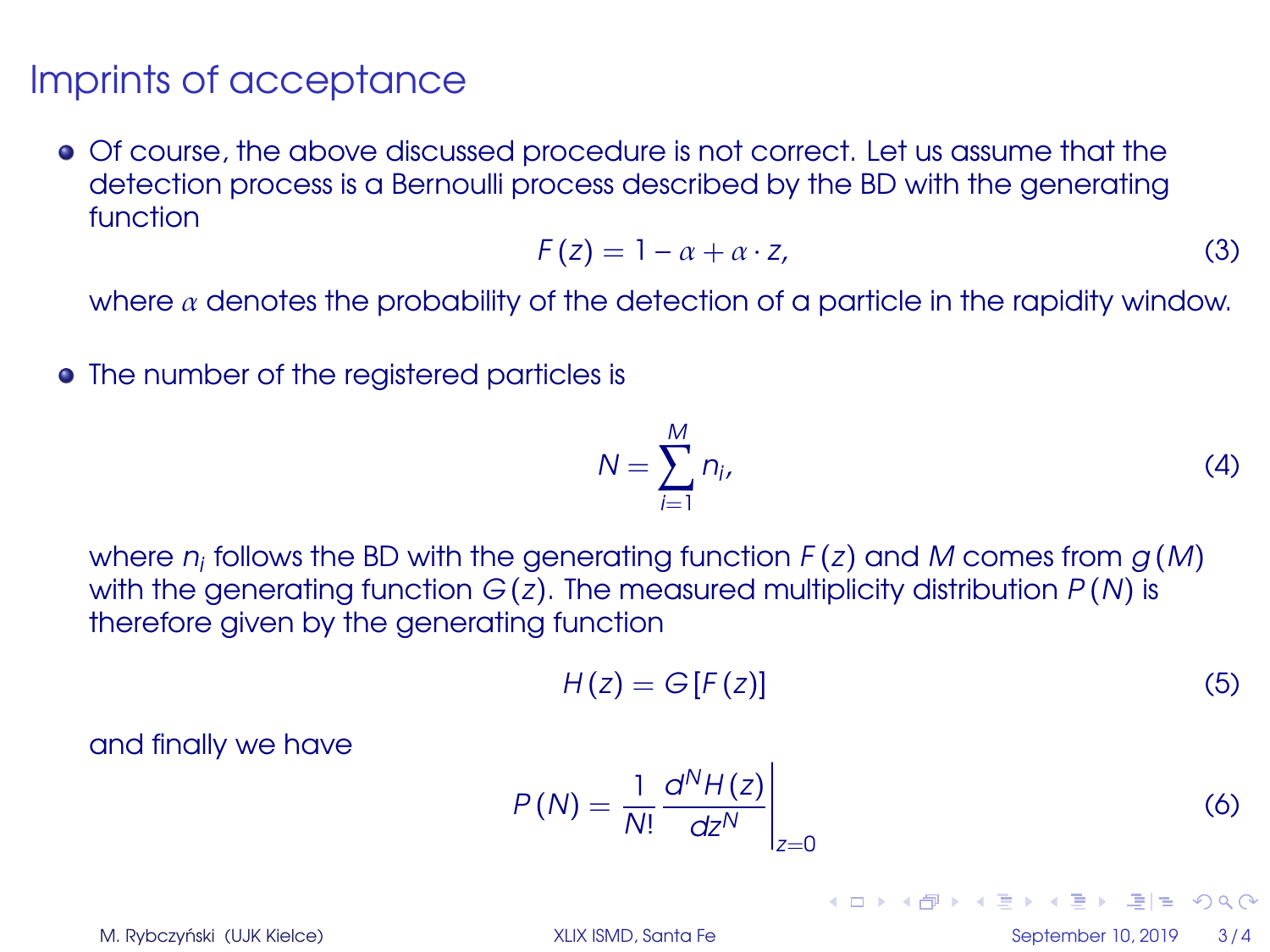• Note that such procedure applied to NBD, Poisson distribution (PD) or BD gives again the same distributions but with modified parameters. The scaled variance is given by:

<span id="page-43-0"></span>
$$
\omega = \begin{cases}\n1 + \alpha \langle M \rangle / k = 1 + \langle N \rangle / k & \text{for NBD} \\
1 & \text{for PD} \\
1 - \alpha \langle M \rangle / k = 1 - \langle N \rangle / k & \text{for BD}\n\end{cases}
$$
\n(7)